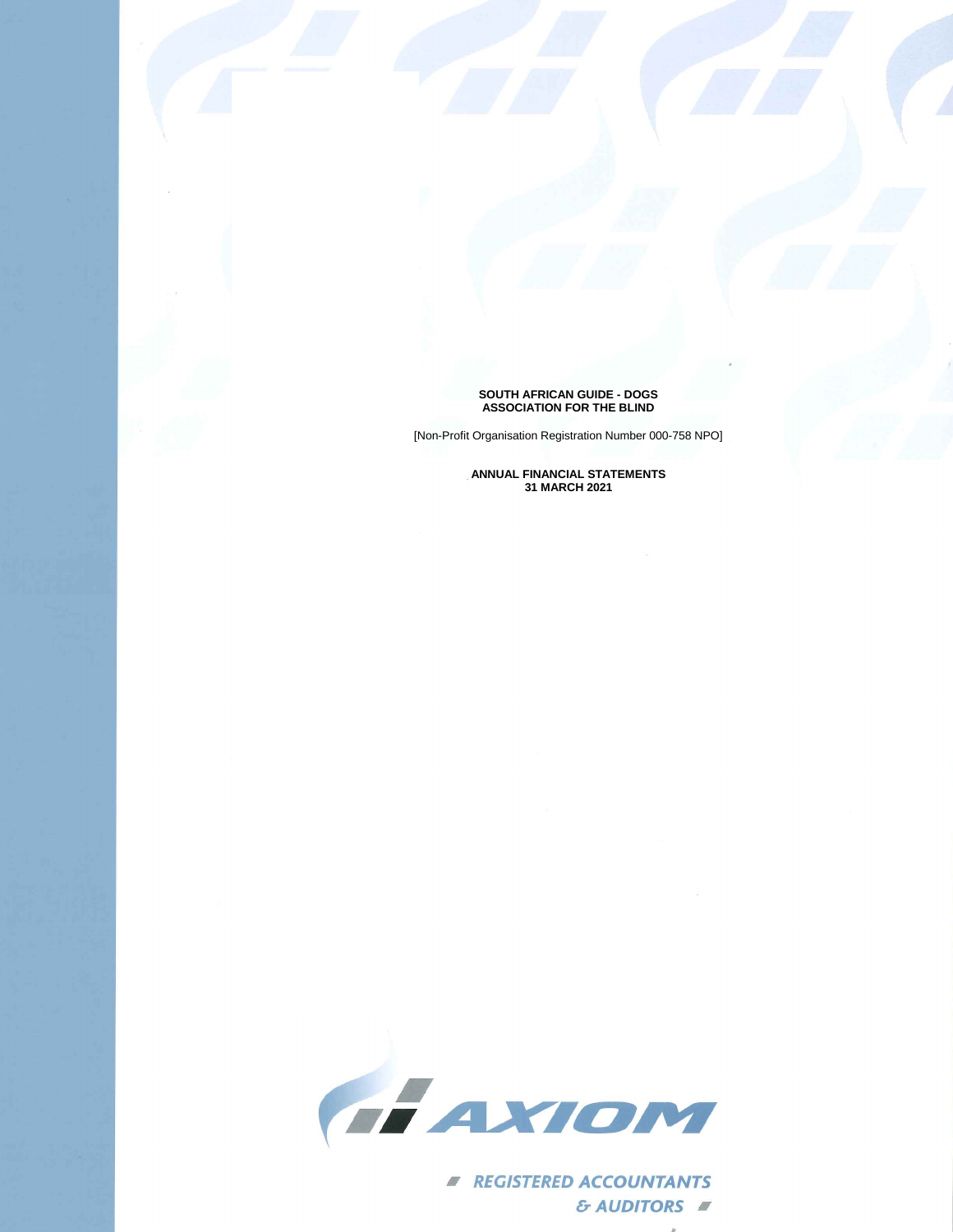# SA GUIDE-DOGS ASSOCIATION for the BLIND **CHAIRMAN'S REPORT** YEAR ENDED 31 MARCH 2021

At a special board meeting held early in March 2020 to discuss and approve a budget for the upcoming year, a severe lockdown in response to Covid 19 had already been announced by our President. The background to this meeting included reporting a deficit in excess of R 13 million for the year about to end and a future that was completely uncertain - especially in respect of income. After years of surpluses of income over expenditure, during which time we'd been able to grow reserves to over R 100 million; a new, uncertain and unpredictable reality began.

As required by the lockdown rules, we had to close down our offices and entire operations - including the suspension of our dog breeding programme - for the ensuing five months. Similarly, the Orientation & Mobility diploma course saw students being sent home and the College temporarily closed. Thereafter, it has been on-again; off-again, although we were able to resume breeding in August.

Training and Puppy Raising recommenced at about the same time. Leigh de Beaufort (Head of Kennels and Breeding) despite suffering a dose of Covid 19, never relaxed her attention to her heavy workload. Mandla Ndlovu (Head of Training) along with Joel van Stavel (Head of Puppy Raising) and their respective teams applied themselves as best they could, doing whatever they could. Cheryl Robertson (Manager of our Cape Town branch) despite ongoing challenges, just carried on with her high level of output. We are blessed with staff at all levels who rose to the occasion throughout this trying year.

Working mostly from home, our Marketing Team performed miracles and, despite the challenges faced by all NPOs during Covid, managed to exceed the previous year's monthly donations, time after time. I would like to acknowledge Nadia Sands (Head of Marketing) and her team for their tremendous efforts. The O & M team, led by Elizabeth Louw, took the opportunity to review and upgrade our training courses and lecture material.

I would like to congratulate Vernon Tutton (Executive Director) for the role he played in keeping GDA together by making plans when faced with problems and keeping in contact with all staff members throughout. Laurie Drake (Head of Finance) put in extraordinary hours to redesign our financial systems and produce accounts month after month.

Sadly, after 11 years, initially as a volunteer in the Admin department; and then for more than 6 years as a Board member, Philip Kuhn stood down from the Board in November last year. Thank you Phil, I appreciated your wisdom and counsel. Deirdre Venter, for long a legal adviser to GDA, also stepped down from the Board due to work considerations. Fortunately, Deirdre remains available to help and advise us on legal matters.

My thanks to my fellow Board members for always being available with wise counsel. I look forward to the next "non-Zoom" meeting with you all!

Nigel Unwin September 2021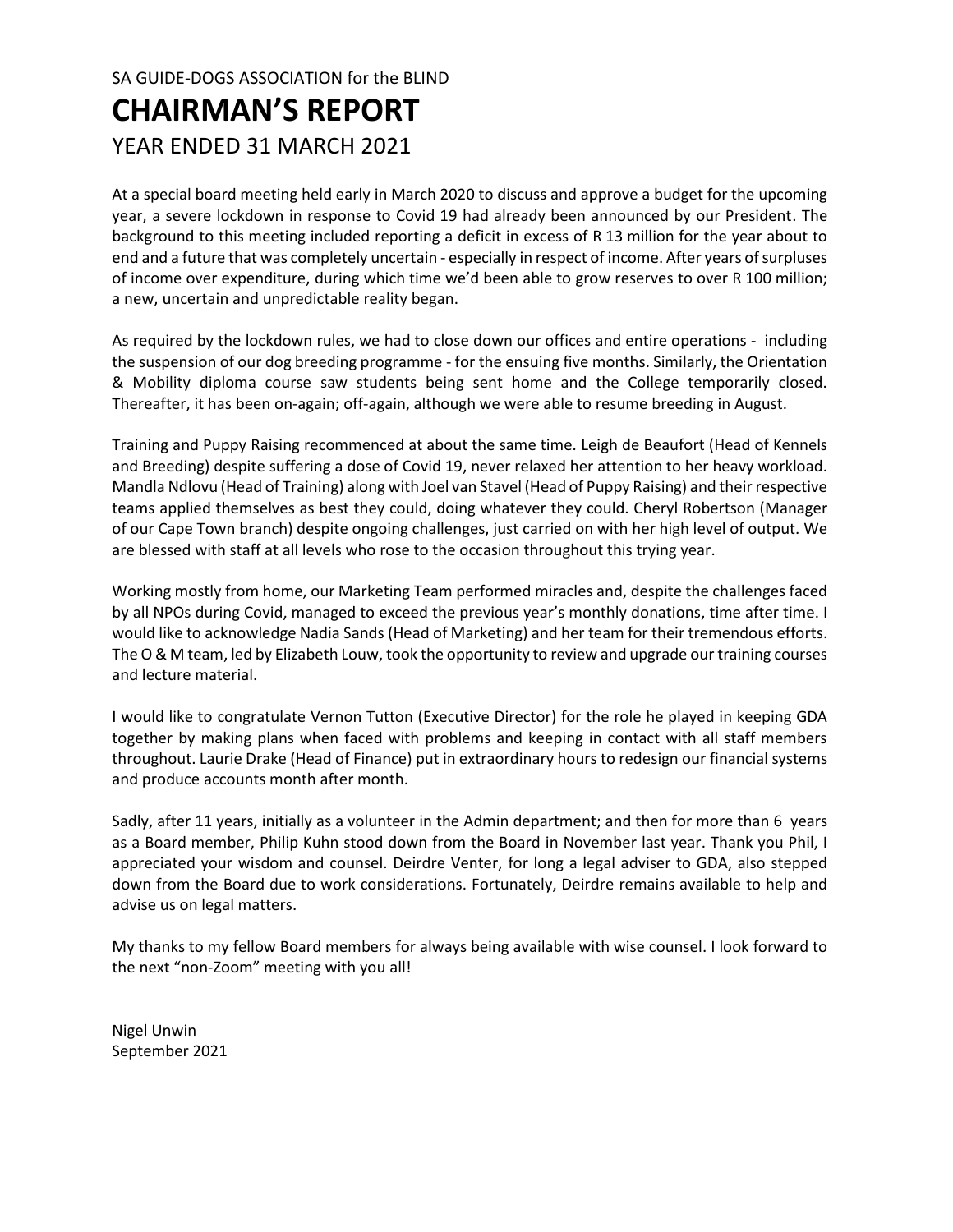# **EXECUTIVE DIRECTOR'S REPORT** YEAR ENDED 31 MARCH 2021

Dear Friends,

We began our fiscal year 2021 with the pandemic now widely known as COVID-19 and were in the "hard" lockdown announced by the President. We had to urgently make decisions on how we were going to respond to these challenges. It was clear we would not be able to operate in the so-called normal or usual way. We had to rework how we operated so we could still accomplish our mission in new ways. We pride ourselves on our flexibility and ability to innovate, which allowed us to adjust our training methods so that we could continue to serve our constituents - by continuing to build on the successes of the previous fiscal year. The pandemic certainly had an impact on our operations and we have worked diligently to ensure the health and safety of our students and graduates, volunteers, staff, dogs and puppies in our programmes. At times we had to rely heavily on our puppy raisers to help rehome the dogs and puppies – thereby keeping them off our properties, thus allowing us to reduce the number of staff on campus; while those who could work from home, did so. Lockdowns prevented us from doing training with the puppy raisers and socialising our dogs became a challenge.

The Orientation and Mobility division had a stop-start period; and was periodically closed down - as its work could not continue in the field during these trying times. Our student training also came to an abrupt halt as schools country-wide were closed down. Our training programme consequently had to be extended for three months to enable the students to complete their training.

To ensure we remained responsive, we worked on-line via Zoom wherever possible. Our Kennels, Puppy Block and the formal dog-training training teams could not stop, but were run with skeleton staff at all times. The puppy-breeding program was suspended for 6 months, resulting in a reduction of puppies born during this past year.

The COVID-19 pandemic has had a major influence in the way we normally do our fundraising. The team had to come up with new - and sometimes untested - ideas to keep the funds coming in. All "face-to-face" events were cancelled due to the different levels of lock down the country was put under. The team quickly moved to social media to promote marketing activities, and implemented new innovative programmes to enable our donors to keep supporting us during these difficult times.

I express my thanks and appreciation to them all.

Vernon Tutton September 2021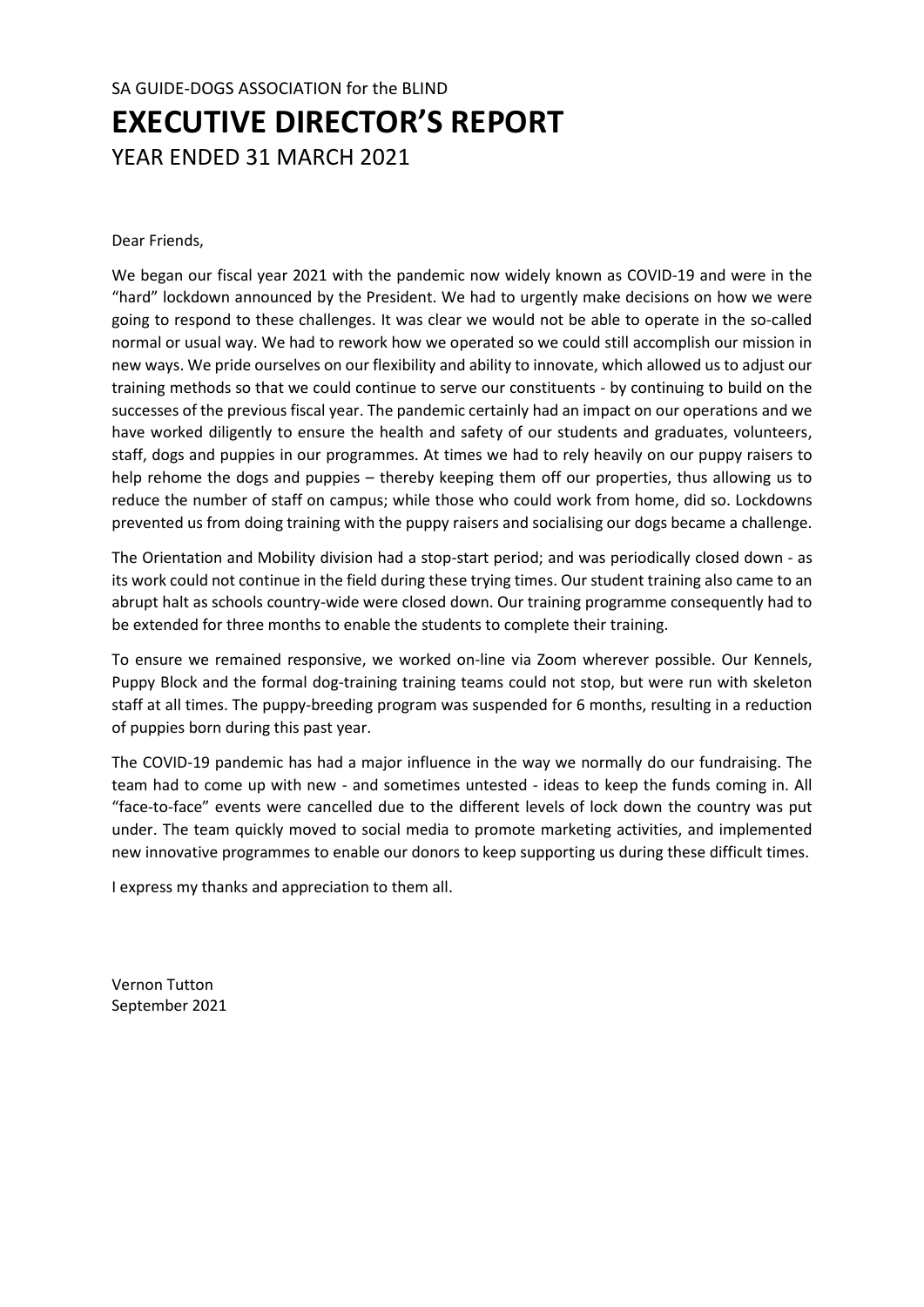# SA GUIDE-DOGS ASSOCIATION for the BLIND **TREASURER'S REPORT** YEAR ENDED 31 MARCH 2021

The past financial year must surely have been one of the toughest ever experienced from a financial point of view, with the entire world having to deal with the Covid-19 pandemic. Few businesses were not severely impacted by the economic fallout and the Association was no different. The announcement of the hard lockdown in March last year saw us begin the year with both the dog-training activities and Orientation and Mobility operations being suspended.

During the lockdown, our Kennels team was split into two groups who then rotated in isolation on site to care for all those dogs not with puppy-raisers. While this incurred some additional expense in accommodating the respective teams, the significant impact was caused by the interruption of the puppy breeding programme. During the year only 62 puppies were born compared to the previous year's 98. Ironically this had a positive impact on our costs, with all dog related expenses being both lower than budget and also the previous year.

On the O & M side, the diploma course had to be extended beyond the planned November 2020 graduation date, with students finally completing their studies in June 2021. Our practitioners working in the field were completely unable to work for large parts of the year, which has naturally meant that the support for those in need was greatly reduced.

Fortunately both the Marketing and Financial teams were able to function effectively from home, thus ensuring that the administration and fund raising efforts continued with limited impediment. On-site fund-raising activities were understandably severely curtailed as can be seen in our Income Statement.

Expenditures were generally down over the prior year, being influenced to a certain extent by the reduced levels of activity brought about by the pandemic.

As regards the specifics of our financial results, the Association's Income from Operations declined by 6% over the prior year to R 20,79 million, but pleasingly the directly controllable component rose by 8% to R 16,79 million; and now represents 81% of total income (excluding investments). Income from Legacies again showed a significant decline from the previous year and continued the trend of past years. While this source will remain a key element in our funding, its unpredictable nature means that we are vulnerable if too much reliance is placed here in managing the Association's financial needs.

The Marketing team's steady move towards social media platforms and electronic means was given a severe test during the shutdown and certainly rose to the occasion with a series of campaigns while we were all at home.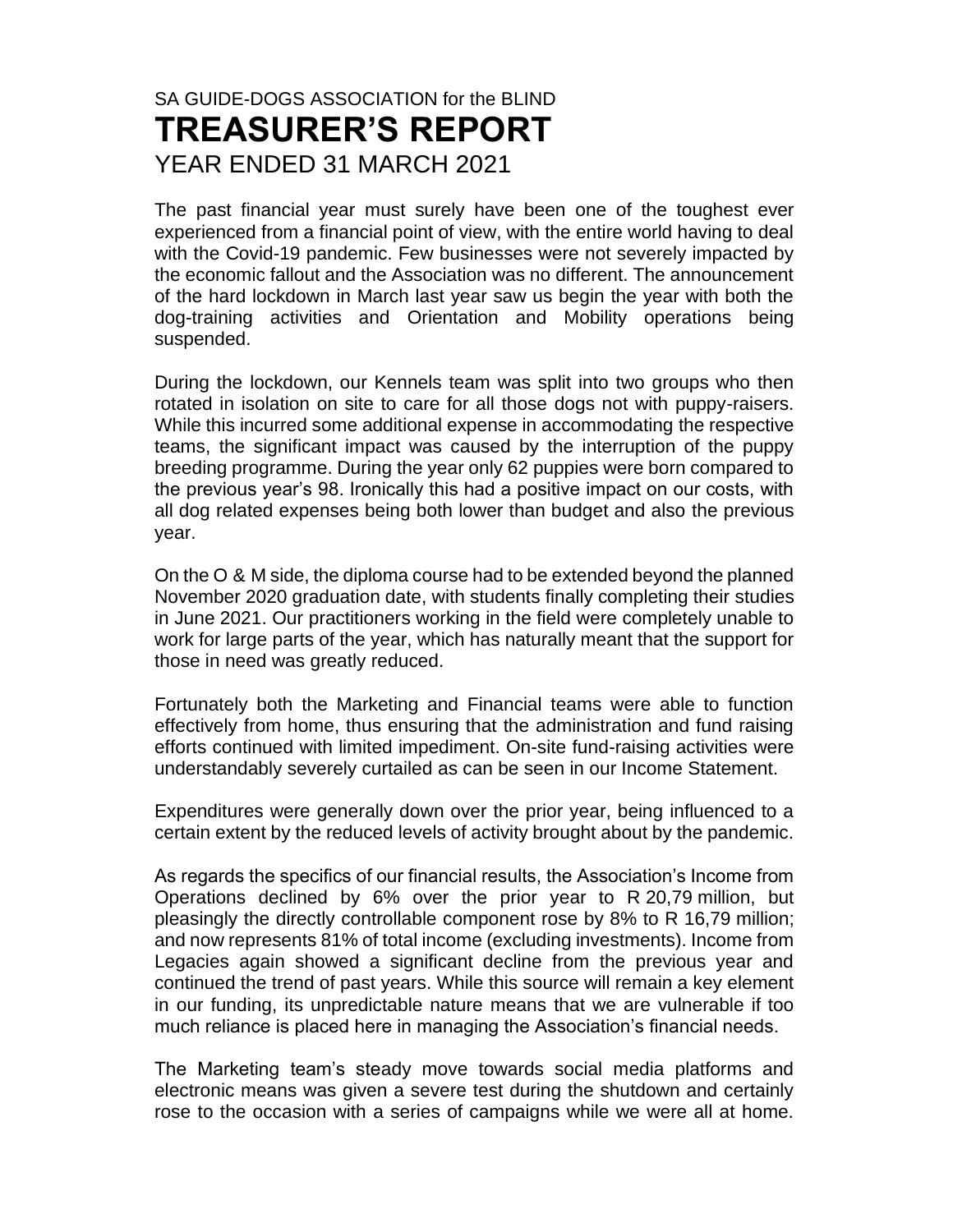This strategy has now become entrenched and will continue into the future. We did not make the inroads into corporate support as we had hoped, but in reflection, this market was also facing its own challenges and we remain geared up to drive this during the forthcoming years.

| <b>INCOME FROM OPERATIONS</b> | 2021<br>(R 000's) | %age of<br>total | 2020<br>(R 000's) | %age of<br>total | %age<br>change for<br>year | change<br>(R 000's)<br>$+ve/(-ve)$ |
|-------------------------------|-------------------|------------------|-------------------|------------------|----------------------------|------------------------------------|
| Fund Raising & Subscriptions  | 1 1 7 3           | 6%               | 1573              | 7%               | $-25%$                     | (400)                              |
| Donations                     | 11 639            | 56%              | 9445              | 43%              | 23%                        | 2 1 9 4                            |
| Income from Trusts            | 3 9 7 9           | 19%              | 4459              | 20%              | $-11%$                     | (480)                              |
| Directly controlled           | 16 791            | 81%              | 15 477            | 70%              | 8%                         | 1 3 1 4                            |
| Legacies                      | 3 9 9 6           | 19%              | 6670              | 30%              | $-40%$                     | (2674)                             |
| <b>Total</b>                  | 20 787            | 100%             | 22 147            | 100%             | -6%                        | (1360)                             |

Expenditure was well controlled throughout the Association, aided somewhat by reduced activity. Overall expenditure declined by 7,8%; with only marginal increases in IT expenditures and Covid related costs (which we trust will be of a "once-off" nature in times to come.

The Association managed to maintain its staff compliment at full strength during the shutdowns and managed, with nominal financial assistance from the TERS relief fund, to keep all staff on full pay. Savings were however realised through reductions in headcount (in Administration and reorganisations in dog training). The combination of Payroll cost and Veterinary expenses contributes over 80% to the Association's total expenditure. We have contained vet bills over time through watchful monitoring of dogs' health and preventative care in co-ordination with our of veterinary specialists.

The development of our customised new dog data base (first phase) has now been completed and has gone live. In spite of the usual teething problems, we are looking forward to meaningful benefits and efficiencies the new system will offer us going forward.

The net deficit from our Main Business revealed an 18% improvement (reduction) over the previous year, coming in at R 19,75 million, compared to R 24,17 million in 2020.

As mentioned earlier, our income from Legacies again declined, dropping from R 6,67 million to R 4 million for the current year. Our income from Investments also declined – reflecting the reduced earnings the corporate world has experienced during these challenging times.

During the year, the Association reviewed its investment portfolio and after due consideration, resolved to spread responsibility for management of said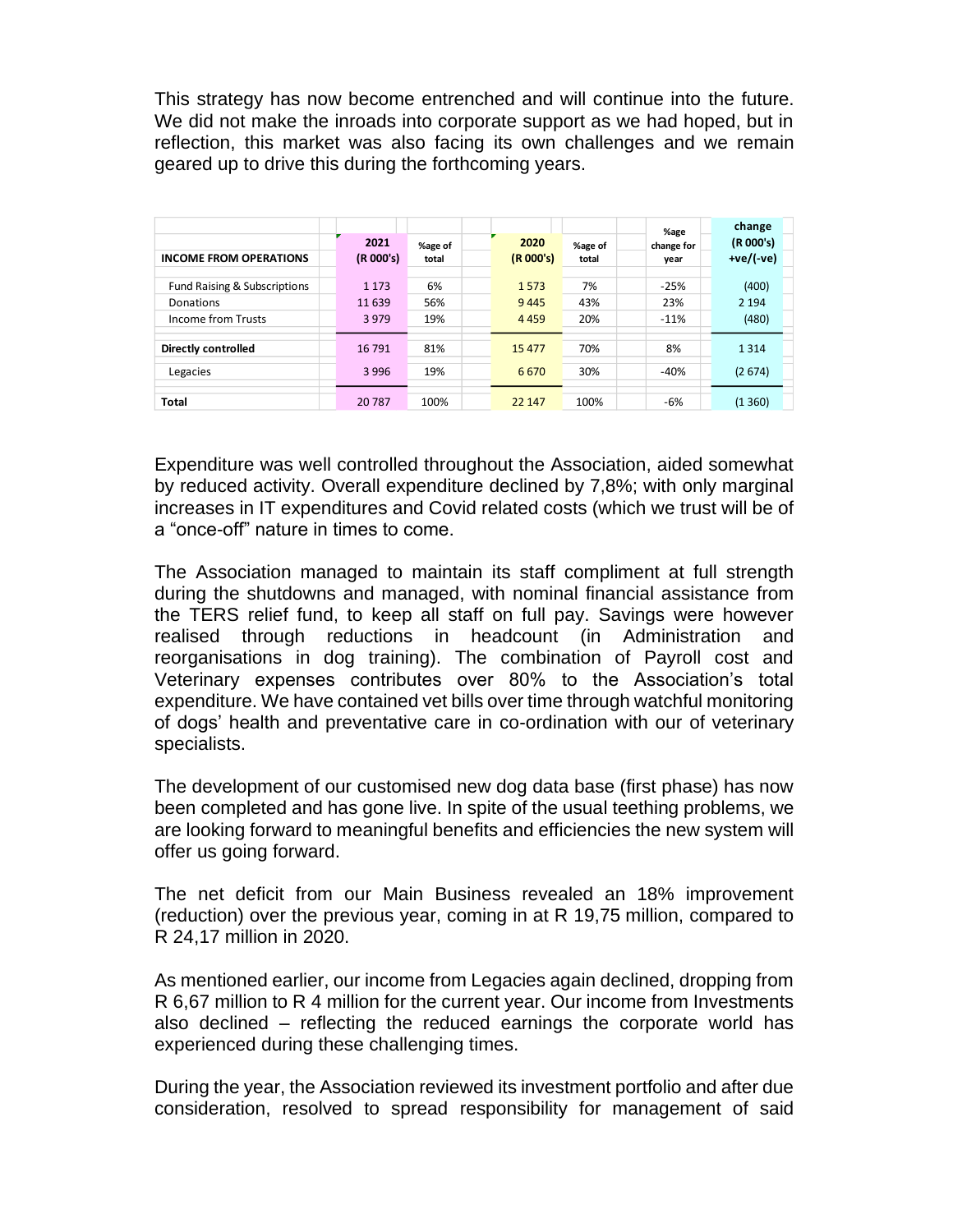investment amongst 3 Fund Managers. Abax Investments and NinetyOne thus took over our domestic portfolio late in the year and placed our funds in unit trusts offering a better prospect of steady growth in future. The liquidation of the old portfolio did however realise a net profit of some R 4,9 million which thus reduced the Association's overall deficit for the year to R 8,7 million – compared to a deficit of R 11.02 the previous year – an improvement of 21%!

Given the devastation experienced throughout the world economy, this result can be considered highly satisfactory notwithstanding the constraints on our income generating capacity.

While the deficit remains a serious concern, the Board is comfortable that constructive steps have been put in place and the focus has been realigned to restore the financial balance between income earned and committed expenditure.

All that remains is for me to thank all our loyal and dedicated members, donors and sponsors for their enduring support and trust you'll stay with us for the long-run in achieving our mission to enhance the lives of visually and physically impaired people and children with autism.

Dawn Earp September 2021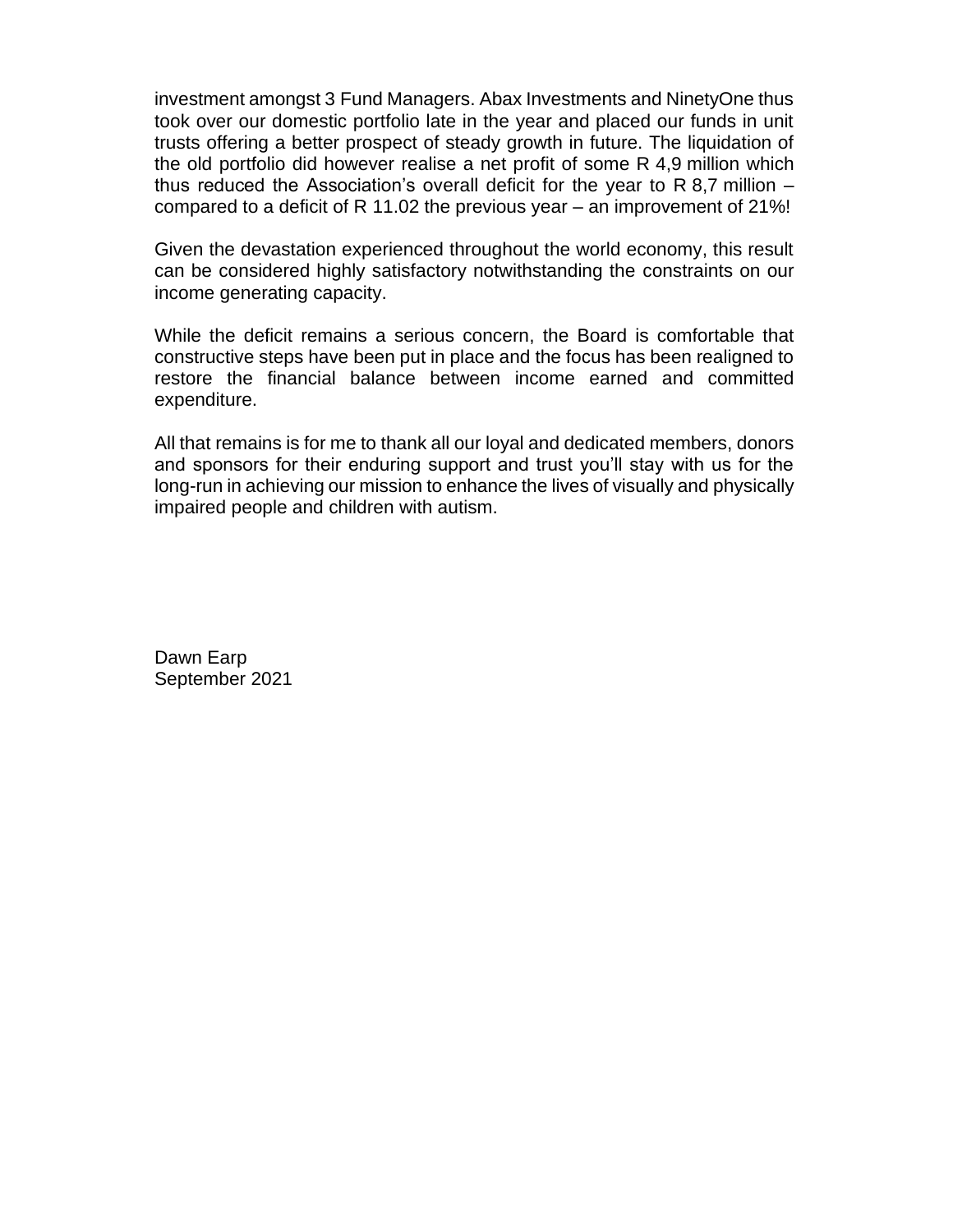## [Non-Profit Organisation Registration Number 000-758 NPO]

### **ANNUAL FINANCIAL STATEMENTS FOR THE YEAR ENDED 31 MARCH 2021**

| <b>OFFICE BEARERS</b>                        |                                             | <b>Executive Director</b>                                                                                                                                                                                                                              | Mr Vernon Wooding Tutton                              |
|----------------------------------------------|---------------------------------------------|--------------------------------------------------------------------------------------------------------------------------------------------------------------------------------------------------------------------------------------------------------|-------------------------------------------------------|
|                                              |                                             | Honorary Chairman                                                                                                                                                                                                                                      | Mr Nigel William Unwin                                |
|                                              |                                             | Honorary Vice Chairman                                                                                                                                                                                                                                 | Mr Alastair Duncan Stalker                            |
|                                              |                                             | Honorary Treasurer                                                                                                                                                                                                                                     | Mrs Dawn Earp                                         |
|                                              |                                             | Honorary Board Member                                                                                                                                                                                                                                  | Mr Philip John Case                                   |
|                                              |                                             | Honorary Board Member                                                                                                                                                                                                                                  | Mr Jeremy Guy Opperman                                |
|                                              |                                             | Honorary Board Member                                                                                                                                                                                                                                  | Ms Lanya Dawn Stanek (appointed 17 November 2020)     |
|                                              |                                             | Honorary Board Member                                                                                                                                                                                                                                  | Ms Wendy Robyn Alexander (appointed 17 November 2020) |
|                                              |                                             | <b>Honorary Secretary</b>                                                                                                                                                                                                                              | Mrs Janet Margaret Cowley                             |
|                                              |                                             | Honorary Board Member                                                                                                                                                                                                                                  | Mr Philip Louis Kuhn (resigned 17 November 2020)      |
|                                              |                                             | Honorary Board Member                                                                                                                                                                                                                                  | Mr Grant Andrew Finnemore (resigned 17 November 2020) |
|                                              |                                             | Honorary Board Member                                                                                                                                                                                                                                  | Mrs Deirdre Venter (Bone) (resigned 10 February 2021) |
| <b>NATURE OF ASSOCIATION</b>                 |                                             | To enhance the mobility and independence of people who have<br>visual, physical and developmental needs.                                                                                                                                               |                                                       |
| <b>AUDITORS</b>                              |                                             | Axiom Registered Accountants and Auditors                                                                                                                                                                                                              |                                                       |
| <b>BANKERS</b>                               |                                             | Nedbank Limited                                                                                                                                                                                                                                        |                                                       |
| <b>FUND MANAGERS</b>                         |                                             | Nedbank Private Wealth<br>Ninety One<br>Abax Investments                                                                                                                                                                                               |                                                       |
| <b>NON-PROFIT ORGANISATION # 000-758 NPO</b> |                                             |                                                                                                                                                                                                                                                        |                                                       |
| <b>REGISTERED OFFICE</b>                     |                                             | 126 Wroxham Road<br>Rietfontein<br>Sandton                                                                                                                                                                                                             |                                                       |
| <b>CONTENTS</b>                              | 2<br>3<br>4<br>5<br>6<br>7<br>8<br>$9 - 14$ | Board responsibility report<br>Report of the Board<br>Report of the Auditors<br>Statement of Comprehensive Income<br>Statement of Financial Position<br>Statement of Changes in Equity<br>Statement of Cash Flows<br>Notes to the financial statements |                                                       |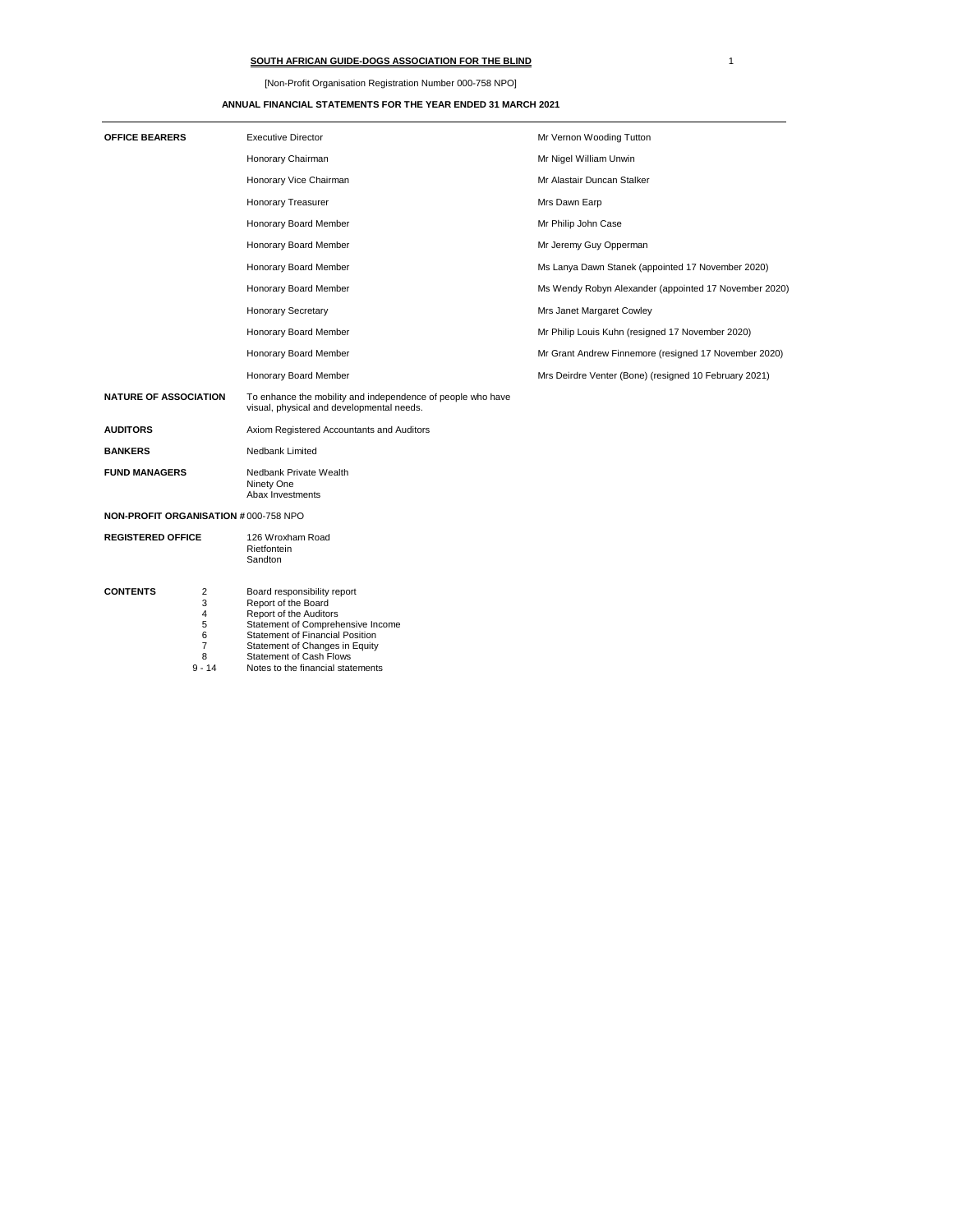# **SOUTH AFRICAN GUIDE-DOGS ASSOCIATION FOR THE BLIND** (Non-Profit Organisation Registration No. 000-758 NPO)

# STATEMENT OF THE BOARD OF THE ASSOCIATION'S REPONSIBILITY FOR THE YEAR ENDED 31 MARCH 2021

The Board of the Association is responsible for the preparation, integrity and fair presentation of the annual financial statements of South African Guide-Dogs Association for the Blind. The annual financial statements for the year ended 31 March 2021, presented on pages 3 to 14, have been prepared in accordance with the Conceptual Framework as contained in IFRS for small and medium-sized entities and include amounts based on judgements and estimates made by management.

The Board of the Association consider that in preparing the annual financial statements, it has used the most appropriate policies, consistently applied and supported by reasonable prudent judgements and estimates, and that the Conceptual Framework has been applied. The annual financial statements fairly present the results of operations for the year and the financial position of the Association at year end in accordance with the above framework.

The Board of the Association has a responsibility for ensuring that accounting records are kept. The accounting records should disclose with reasonable accuracy, the financial position and results of the Association to enable the Board the of Association to ensure that the annual financial statements comply with relevant legislation.

The Association operates in an established control environment, which is documented and regularly reviewed. This incorporates risk management and internal control procedures which are designed to provide reasonable, but not absolute, assurance that assets are safeguarded and the risks facing the operations are being controlled. Nothing has come to the attention of the Board of the Association to indicate that any material breakdown in the functioning of these controls, procedures and systems has occurred during the year under review.

The Board of the Association has reviewed the Association's budget and cash flow forecast for the financial year to 31 March 2022. On the basis of this review and in light of the current financial position, the Board of the Association is satisfied that the Association has access to adequate resources to continue in operational existence for the foreseeable future and is a going concern. It has continued to adopt the going concern basis in preparing the annual financial statements. These annual financial statements support the viability of the Association.

The annual financial statements have been audited by the independent auditor, Axiom Registered Accountants & Auditors, who were given unrestricted access to all financial records and related data, including minutes of all meetings of management, Board of the Association and Committees of the Board. The modified audit report of Axiom Registered Accountants & Auditors is presented on page 4.

The annual financial statements were approved by the Board of the Association on 22 September 2021 and are signed on its behalf by :-

N.W. Unwin Chairman

.W. Tutton **Executive Director**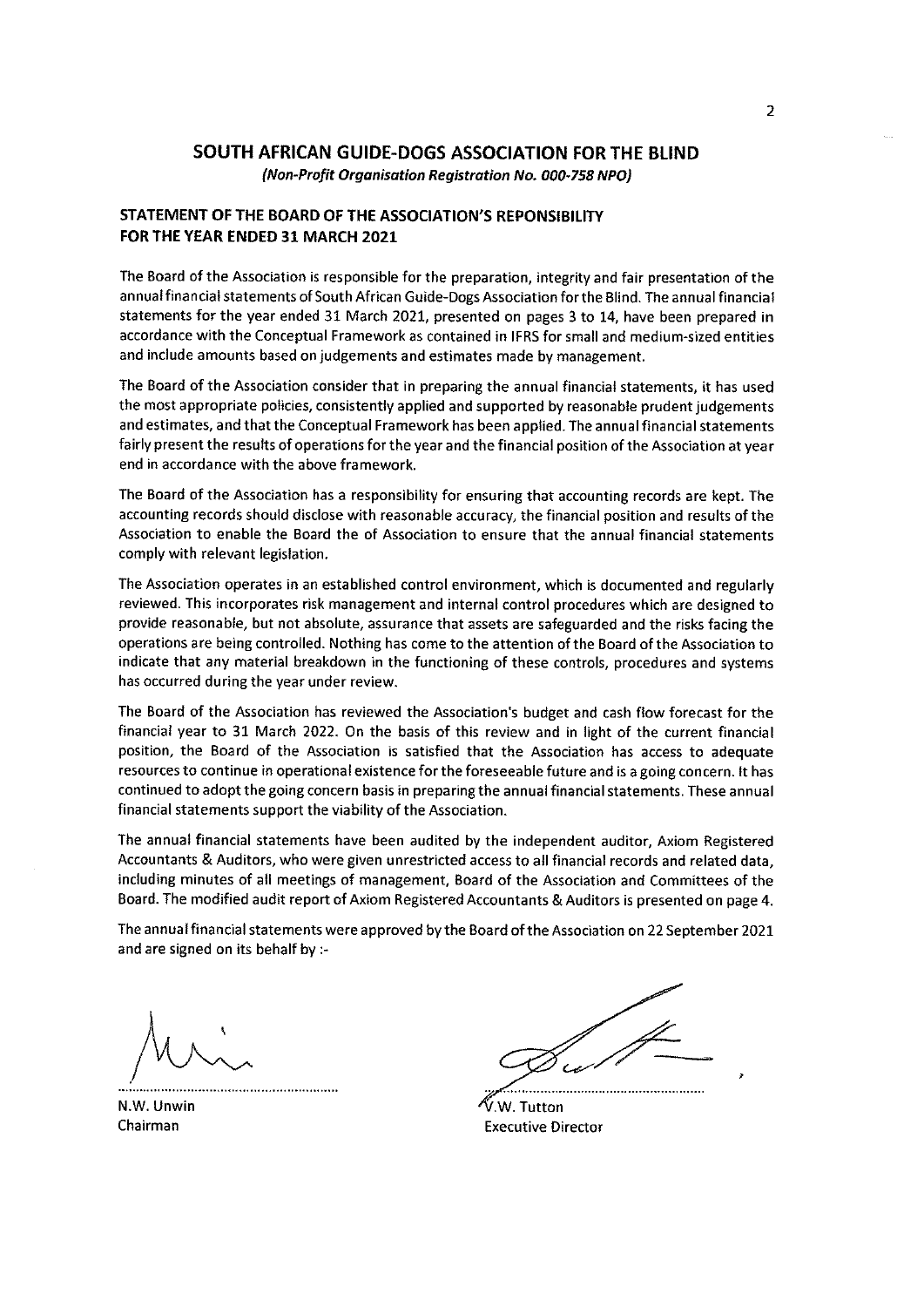#### **REPORT OF THE BOARD OF SOUTH AFRICAN GUIDE-DOGS ASSOCIATION FOR THE BLIND FOR THE YEAR ENDED 31 MARCH 2021**

The Board presents its report and the financial statements for the year then ended.

#### **NATURE OF BUSINESS**

To enhance the mobility and independence of people who have visual, physical and developmental needs.

### **FINANCIAL RESULTS**

The results of operations as well as the financial position for the year ended are detailed in the attached financial statements.

### **CAPITAL**

The Association does not have share capital. In the event of the winding up of the Association, the balance of funds available would be transferred to another organisation with similar objectives.

## **PROPERTY, PLANT AND EQUIPMENT**

There was no change in the nature of the property, plant and equipment of the Association or in the policy regarding their use.

### **EVENTS SUBSEQUENT TO THE YEAR END**

No other material fact or circumstance has occurred since the accounting date and the date of this report.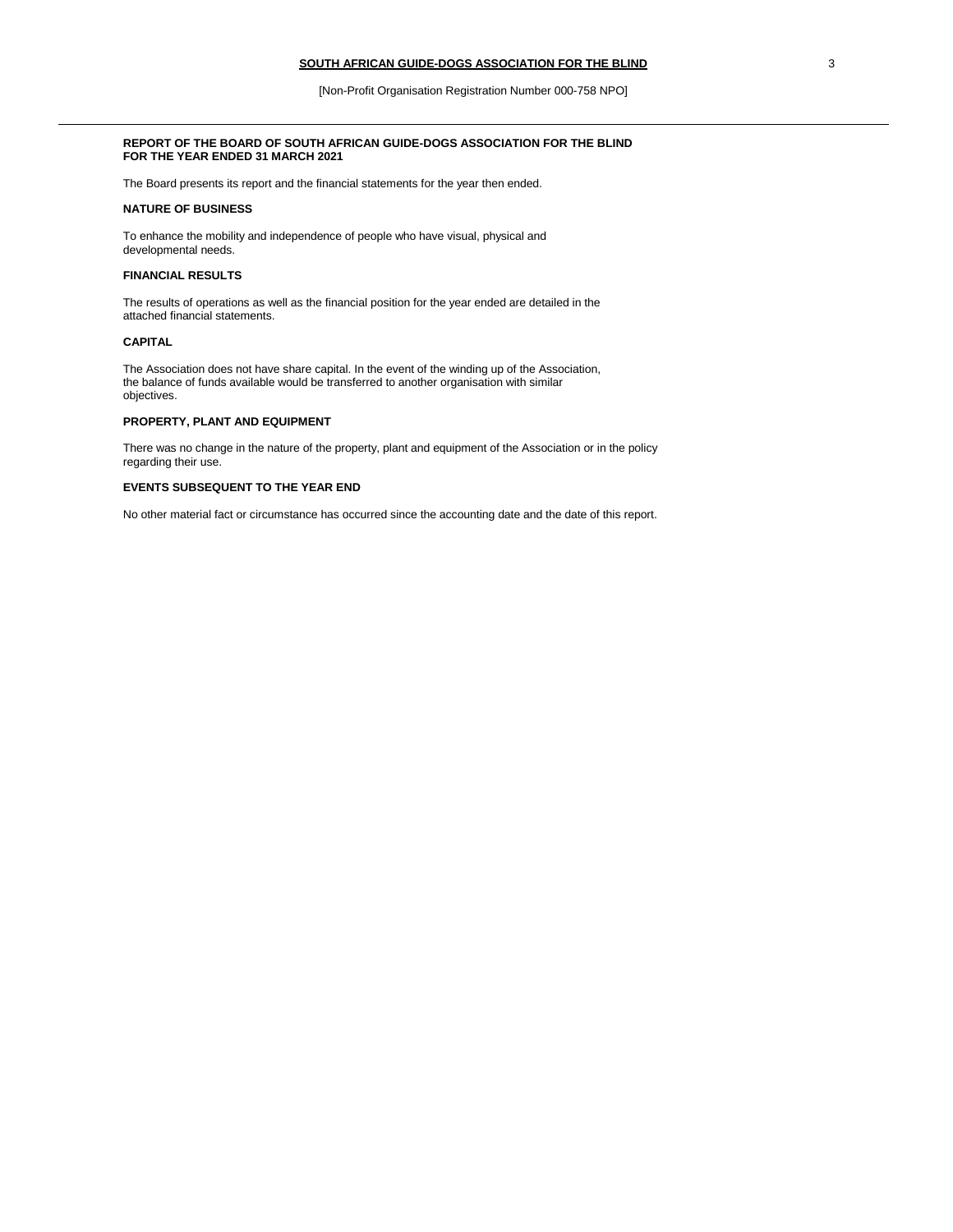

**Registered Accountants & Auditors**

Telephone: +27 16 428 2524 axiom.axaud.11@outlook.com Office 7 Magic Garden Centre Cnr. Zea Avenue & Johannesburg Rd. Arconpark P. O. Box 2305 Vereeniging 1930

# **INDEPENDENT AUDITOR`S REPORT TO THE MEMBERS OF Page 4 THE SOUTH AFRICAN GUIDE-DOGS ASSOCIATION FOR THE BLIND**

# **Qualified Opinion**

We have audited the financial statements of the South African Guide-Dogs Association for the Blind set out on pages 5 to 14, which comprise the statement of financial position as at 31 March 2021, and the statement of comprehensive income, statement of changes in equity and statement of cash flows for the year then ended, and notes to the financial statements, including a summary of significant accounting policies.

In our opinion, except for the possible effect of the matter described in the Basis for Qualified Opinion section of our report, the financial statements present fairly, in all material respects, the financial position of the South African Guide-Dogs Association for the Blind as at 31 March 2021, and its financial performance for the year then ended in accordance with basis of accounting referred to in note 1.

### **Basis for Qualified Opinion**

The South African Guide-Dogs Association for the Blind, in common with other charitable organizations, receives certain income from public donations and functions, the recognition of which, due to its nature, is not susceptible to verification by generally accepted auditing procedures. Therefore, our examination relating to such income was limited to the amount thereof recorded in the financial records.

The comparative figures as reflected on the statement of comprehensive income on page 5 were not subject to a full audit examination. We refer to Note 12 on page 14 of the financial statement.

We conducted our audit in accordance with International Standards on Auditing (ISAs). Our responsibilities under those standards are further described in the Auditor's Responsibilities for the Audit of the Financial Statements section of our report. We are independent of the association in accordance with sections 290 and 291 of the Independent Regulatory Board for Auditors' Code of Professional Conduct for Registered Auditors (Revised January 2018) (IRBA Code (Revised January 2018)), parts 1 and 3 of the Independent Regulatory Board for Auditors' Code of Professional Conduct for Registered Auditors (Revised November 2018)(IRBA Code (Revised November 2018)) and other independence requirements applicable to performing audits of financial statements in South Africa. We have fulfilled our other ethical responsibilities in accordance with the IRBA Code (Revised January 2018), the IRBA Code (Revised November 2018) and in accordance with other ethical requirements applicable to performing audits in South Africa .Section 290 and 291 of the IRBA Code (Revised January 2018) are consistent with sections 290 and 291 of the International Ethics Standards Board for Accountants Code of Ethics for Professional Accountants. Parts 1 and 3 of the IRBA Code (Revised November 2018) are consistent with parts 1 and 3 of the International Ethics Standards Board for Accountants' International Code of Ethics for Professional Accountants (including International Independence Standards.) We believe that the audit evidence we have obtained is sufficient and appropriate to provide a basis for our opinion.

### **Basis of Accounting**

Without qualifying our opinion, we draw attention to the basis of accounting contained in the financial statements. The basis of accounting therein is not intended to, and does not, comply with all the requirements of International Financial Reporting Standards.

# **Other Information**

The Association's Board is responsible for the other information. The other information comprises the Board Responsibility report and Report of the Board as required by the South African Guide-Dogs Association for the Blind. The other information does not include the financial statements and our auditor's report thereon.



**Registered Auditors** Denice N Carr CA (SA) (RA - 644110) Mahlie Schoultz CA (SA) (RA - 760633) Dean M Pretorius CA (SA) (RA - 388497)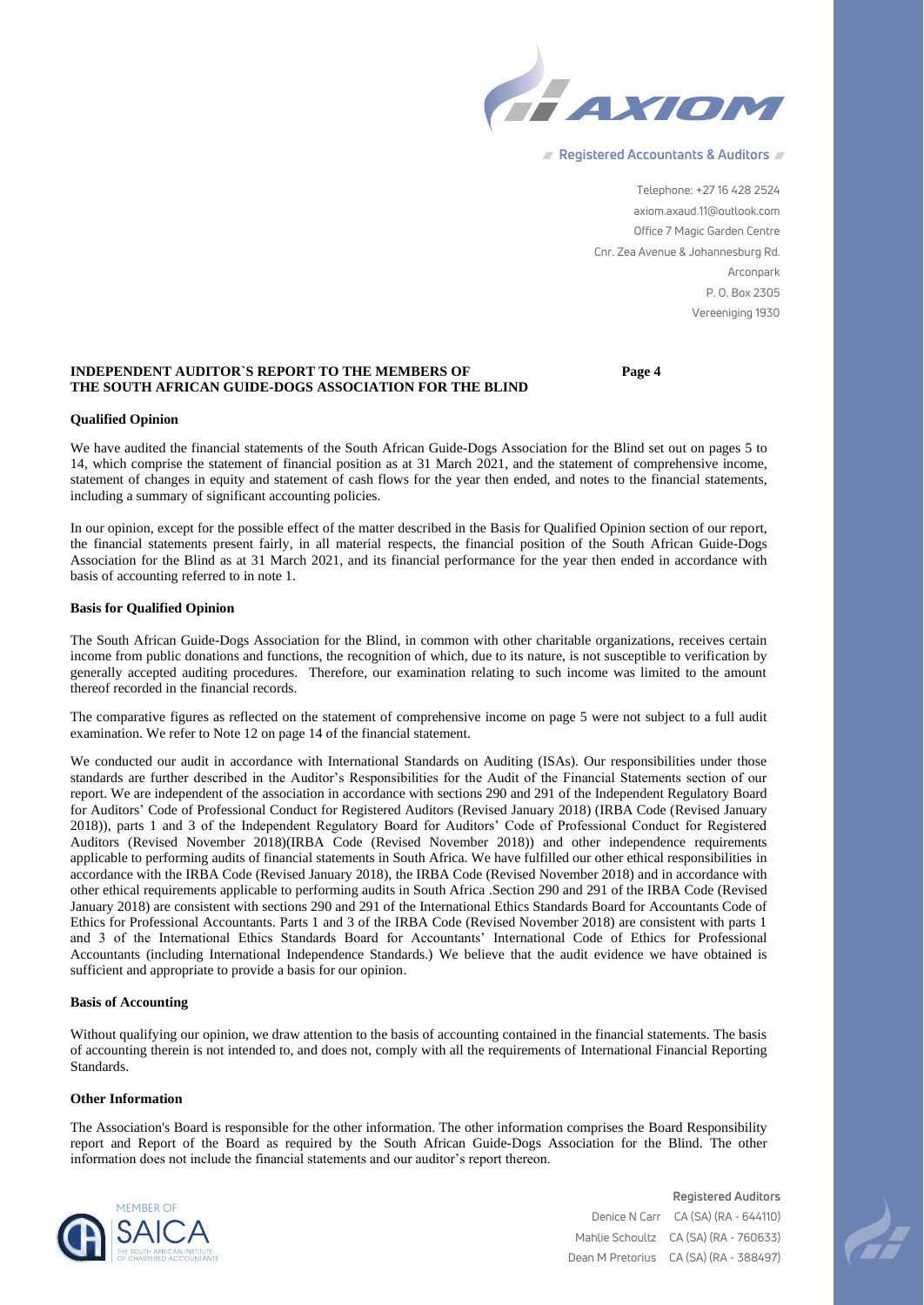Our opinion on the financial statements does not cover the other information and we do not express an audit opinion or any form of assurance conclusion thereon.

In connection with our audit of the financial statements, our responsibility is to read the other information and, in doing so, consider whether the other information is materially inconsistent with the financial statements or our knowledge obtained in the audit, or otherwise appears to be materially misstated. If, based on the work we have performed, we conclude that there is a material misstatement of this other information, we are required to report that fact. We have nothing to report in this regard.

### **Responsibilities of the Board for the Financial Statements**

The Association's Board is responsible for the preparation and fair presentation of the financial statements in accordance with the requirements of the South African Guide-Dogs Association for the Blind, and for such internal control as the Association's Board determine is necessary to enable the preparation of financial statements that are free from material misstatement, whether due to fraud or error.

In preparing the financial statements, the Association's Board are responsible for assessing the association's ability to continue as a going concern, disclosing, as applicable, matters related to going concern and using the going concern basis of accounting unless the Association's Board either intend to liquidate the association or to cease operations, or have no realistic alternative but to do so.

### **Auditor's Responsibilities for the Audit of the Financial Statements**

Our objectives are to obtain reasonable assurance about whether the financial statements as a whole are free from material misstatement, whether due to fraud or error, and to issue an auditor's report that includes our opinion. Reasonable assurance is a high level of assurance, but is not a guarantee that an audit conducted in accordance with ISAs will always detect a material misstatement when it exists. Misstatements can arise from fraud or error and are considered material if, individually or in the aggregate, they could reasonably be expected to influence the economic decisions of users taken on the basis of these financial statements.

As part of an audit in accordance with ISAs, we exercise professional judgement and maintain professional scepticism throughout the audit. We also:

- Identify and assess the risks of material misstatement of the financial statements, whether due to fraud or error, design and perform audit procedures responsive to those risks, and obtain audit evidence that is sufficient and appropriate to provide a basis for our opinion. The risk of not detecting a material misstatement resulting from fraud is higher than for one resulting from error, as fraud may involve collusion, forgery, intentional omissions, misrepresentations, or the override of internal control.
- Obtain an understanding of internal control relevant to the audit in order to design audit procedures that are appropriate in the circumstances, but not for the purpose of expressing an opinion on the effectiveness of the association's internal control.
- Evaluate the appropriateness of accounting policies used and the reasonableness of accounting estimates and related disclosures made by the Association's Board.
- Conclude on the appropriateness of the Association's Board use of the going concern basis of accounting and based on the audit evidence obtained, whether a material uncertainty exists related to events or conditions that may cast significant doubt on the association's ability to continue as a going concern. If we conclude that a material uncertainty exists, we are required to draw attention in our auditor's report to the related disclosures in the financial statements or, if such disclosures are inadequate, to modify our opinion. Our conclusions are based on the audit evidence obtained up to the date of our auditor's report. However, future events or conditions may cause the association to cease to continue as a going concern.
- Evaluate the overall presentation, structure and content of the financial statements, including the disclosures, and whether the financial statements represent the underlying transactions and events in a manner that achieves fair presentation.

We communicate with the Association's Board regarding, among other matters, the planned scope and timing of the audit and significant audit findings, including any significant deficiencies in internal control that we identify during our audit.

Axiom Registered Accountants & Auditors

DENICE NOELLE CARR (644110) PARTNER - AXIOM REGISTERED ACCOUNTANTS & AUDITORS REGISTERED AUDITOR 22 SEPTEMBER 2021 Office No 7 Magic Garden Centre Corner of Zea- and Johannesburg Road Arcon Park Vereeniging 1930

GLAXIOM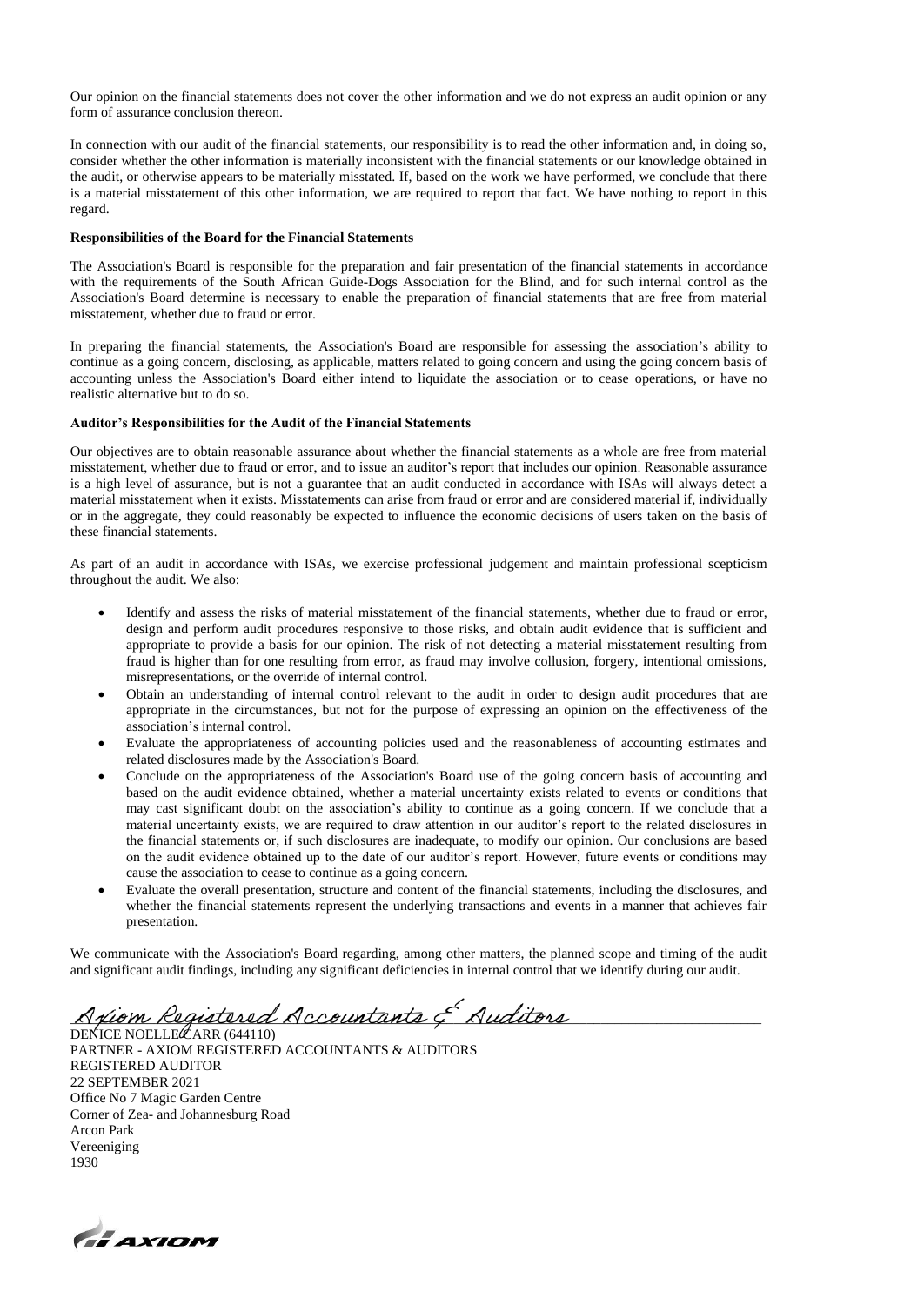# **STATEMENT OF COMPREHENSIVE INCOME FOR THE YEAR ENDED 31 MARCH 2021**

|                                            | <b>Notes</b> | 2021<br>R '000 | 2020<br>R '000 |
|--------------------------------------------|--------------|----------------|----------------|
| <b>MEMBERSHIP SUBSCRIPTIONS</b>            |              | 56             | 38             |
| <b>SALES of TRAINED DOGS</b>               |              | 1              | 19             |
| <b>TUITION FEES &amp; O &amp; M INCOME</b> |              | 36             | 143            |
| <b>FUND RAISING EVENTS</b>                 |              | 573            | 1 2 1 8        |
| <b>TRADING &amp; SUNDRY INCOME</b>         |              | 507            | 155            |
| <b>TRADING INCOME</b>                      |              | 98             | 155            |
| <b>SUNDRY INCOME</b>                       |              | 409            | $\blacksquare$ |
| <b>TURNOVER</b>                            |              | 1 1 7 3        | 1573           |
| <b>DONATIONS RECEIVED</b>                  |              | 11 639         | 9 4 4 5        |
| DONATIONS DIRECT                           |              | 11 130         | 8965           |
| DONATIONS IN KIND                          |              | 509            | 480            |
| <b>INCOME FROM TRUSTS</b>                  |              | 3979           | 4 4 5 9        |
| <b>WILL TRUSTS</b>                         |              | 1 3 1 9        |                |
| <b>CHARITABLE TRUSTS</b>                   | 11           | 2660           | 4 4 5 9        |
| DIRECTLY CONTROLLED INCOME                 |              | 16791          | 15 477         |
| <b>EXPENSES</b>                            | 4            | (36544)        | (39649)        |
| <b>PAYROLL &amp; RELATED</b>               |              | 27 633         | 28 3 26        |
| OTHER STAFF COSTS                          |              | 64             | 208            |
| <b>STAFF TRAINING</b>                      |              | 36             | 444            |
| <b>KENNEL EXPENSES</b>                     |              | 757            | 923            |
| <b>VETERINARY EXPENSES</b>                 |              | 1657           | 1876           |
| <b>TRAINING EQUIPMENT</b>                  |              | 115            | 264            |
| <b>TRAVEL &amp; ACCOMMODATION</b>          |              | 198            | 416            |
| <b>FACILITIES</b>                          |              | 1 0 7 0        | 1416           |
| <b>REPAIRS &amp; MAINTENANCE</b>           |              | 844            | 1 0 3 6        |
| <b>DEPRECIATION</b>                        | 6            | 929            | 934            |
| ADMIN & GENERAL EXPENSES                   |              | 532            | 928            |
| <b>COMMUNICATION COSTS</b>                 |              | 351            | 453            |
| <b>IT EXPENSES</b>                         |              | 687            | 658            |
| <b>STUDENT RELATED EXPENSES</b>            |              | 327            | 386            |
| <b>MARKETING &amp; PROMOTIONS EXPENSES</b> |              | 386            | 510            |
| <b>HEALTH &amp; SAFETY</b>                 |              | 241            |                |
| <b>FLEET RUNNING EXPENSES</b>              |              | 718            | 871            |
| <b>NET (DEFICIT) from MAIN BUSINESS</b>    |              | (19753)        | (24 172)       |
| <b>LEGACIES RECEIVED</b>                   |              | 3996           | 6670           |
| NET (DEFICIT) before INVESTMENTS           |              | (15757)        | (17502)        |
| <b>INVESTMENT INCOME</b>                   | 3            | 2 1 1 9        | 4764           |
| <b>DIVIDENDS RECEIVED</b>                  |              | 1685           | 3 9 21         |
| <b>INTEREST RECEIVED</b>                   |              | 434            | 843            |
| (DEFICIT) from OPERATIONS                  |              | (13638)        | (12738)        |
| PROFIT / (LOSS) on disposal of ASSETS      |              | 4 9 28         | 1716           |
| PROFIT / (LOSS) on disposal of PPE         |              |                |                |
| NET PROFIT on disposal of INVESTMENTS      | 3            | 4928           | 1716           |
| NET (DEFICIT) for the YEAR                 |              | (8710)         | (11022)        |

HAXIOM

Refer to Note 12 for information relating to the audited comparative figures.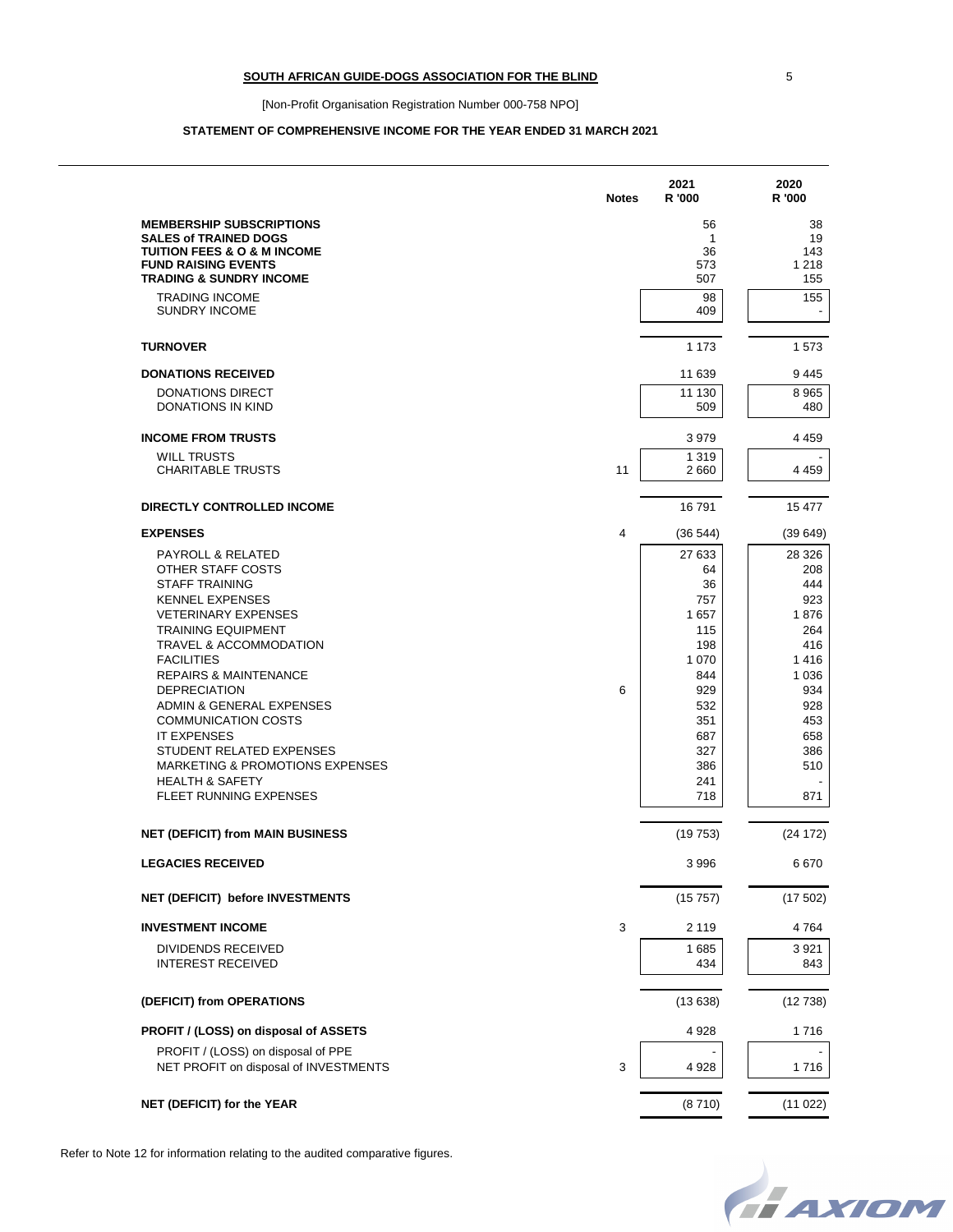# **STATEMENT OF FINANCIAL POSITION AT 31 MARCH 2021**

|                                                                  | <b>Notes</b>        | 2021<br>R '000    | 2020<br>R '000       |
|------------------------------------------------------------------|---------------------|-------------------|----------------------|
| <b>ASSETS</b>                                                    |                     |                   |                      |
| <b>NON-CURRENT ASSETS</b>                                        |                     | 110 417           | 105 481              |
| PROPERTY, PLANT AND EQUIPMENT<br><b>FINANCIAL ASSETS</b>         | 6<br>$\overline{7}$ | 17 224<br>93 193  | 17 591<br>87 890     |
| <b>CURRENT ASSETS</b>                                            |                     | 1 4 4 0           | 1692                 |
| <b>INVENTORY</b><br>TRADE AND OTHER RECEIVABLES<br>CASH AND BANK | 8<br>9              | 124<br>961<br>355 | 22<br>1 0 1 3<br>657 |
| <b>TOTAL ASSETS</b>                                              |                     | 111 857           | 107 173              |
| <b>EQUITY AND LIABILITIES</b>                                    |                     |                   |                      |
| <b>CAPITAL AND RESERVES</b>                                      |                     | 108 837           | 104 880              |
| <b>ACCUMULATED FUNDS</b><br>REVALUATION RESERVE                  | $\overline{7}$      | 91 608<br>17 229  | 100 317<br>4 5 6 3   |
| <b>CURRENT LIABILITIES</b>                                       |                     |                   |                      |
| TRADE AND OTHER PAYABLES                                         | 10                  | 3 0 2 0           | 2 2 9 3              |
| <b>TOTAL EQUITY AND LIABILITIES</b>                              |                     | 111 857           | 107 173              |

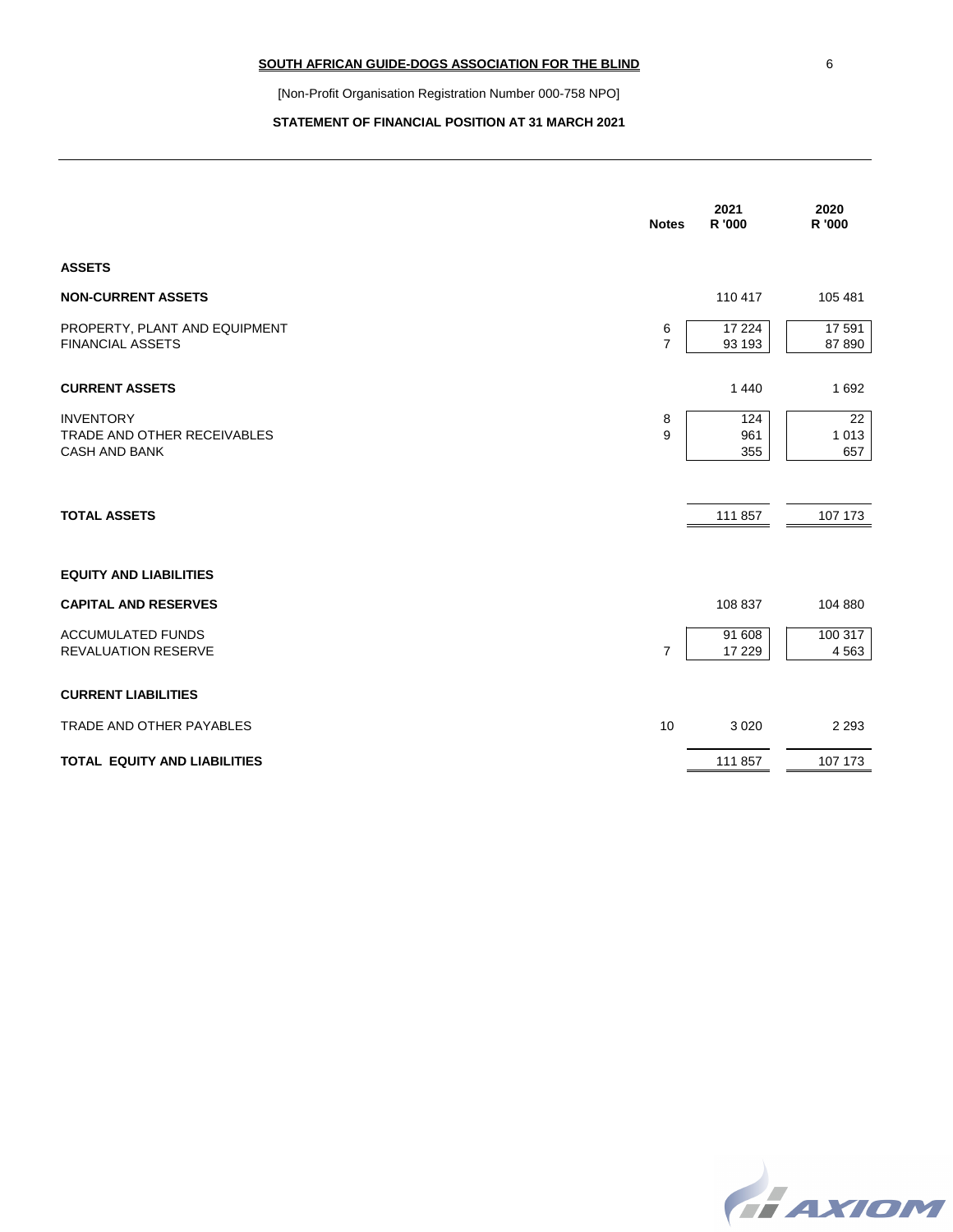[Non-Profit Organisation Registration Number 000-758 NPO]

# **STATEMENT OF CHANGES IN EQUITY FOR THE YEAR ENDED 31 MARCH 2021**

|                                                     | <b>Notes</b>   | Accumulated<br>surplus<br>R '000 | <b>Revaluation</b><br>reserve<br>R '000 | Total<br>R '000 |
|-----------------------------------------------------|----------------|----------------------------------|-----------------------------------------|-----------------|
| Balance at 31 March 2019                            |                | 111 339                          | 24 651                                  | 135 990         |
| Net deficit for the year                            |                | (24531)                          |                                         | (24531)         |
| Legacies received for the year                      | 2              | 11 129                           |                                         | 11 129          |
| Net profit / (loss) on disposal of financial assets | 2              | 2 3 8 0                          |                                         | 2 3 8 0         |
| Revaluation reserve                                 |                |                                  | (20088)                                 | (20088)         |
| Balance at 31 March 2020                            |                | 100 317                          | 4563                                    | 104 880         |
| Net (deficit) from main business                    |                | (19753)                          |                                         | (19753)         |
| Legacies received for the year                      | 2              | 3996                             |                                         | 3996            |
| Investment income                                   | $\overline{2}$ | 2 1 1 9                          |                                         | 2 1 1 9         |
| Net profit / (loss) on disposal of assets           | 2/3            | 4928                             |                                         | 4 9 28          |
| <b>Revaluation reserve</b>                          | 7              |                                  | 12 666                                  | 12 6 66         |
| Balance at 31 March 2021                            |                | 91 608                           | 17 229                                  | 108 837         |

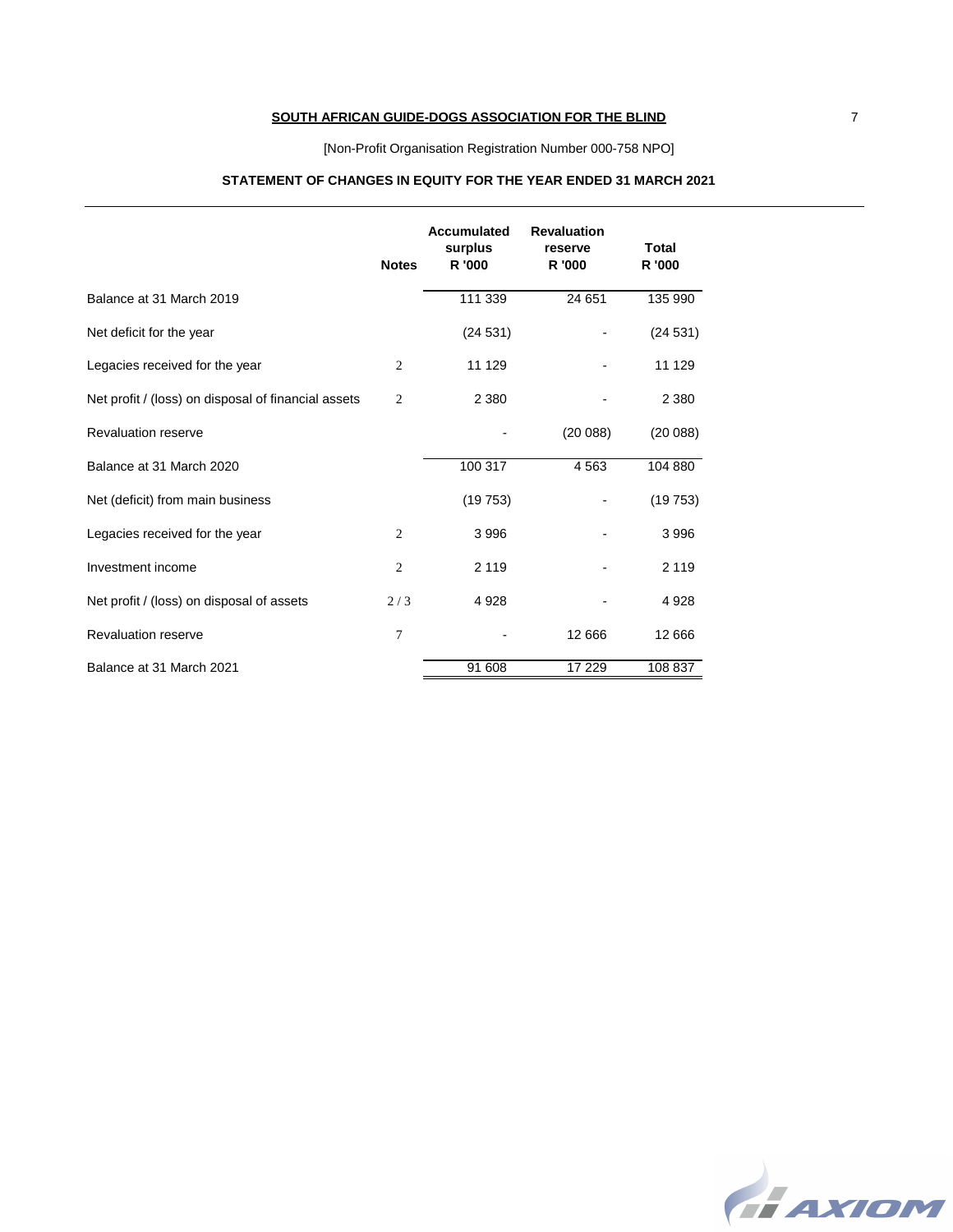[Non-Profit Organisation Registration Number 000-758 NPO]

## **STATEMENT CASH FLOWS FOR THE YEAR ENDED 31 MARCH 2021**

|                                                                                                                         | <b>Notes</b> | 2021<br>R '000           | 2020<br>R '000          |
|-------------------------------------------------------------------------------------------------------------------------|--------------|--------------------------|-------------------------|
| <b>CASH FLOWS FROM OPERATING ACTIVITIES</b>                                                                             |              | (18146)                  | (27996)                 |
| Cash utilised by operations<br>Finance costs                                                                            |              | (18146)                  | (27996)                 |
| <b>CASH FLOWS FROM INVESTING ACTIVITIES</b>                                                                             |              | 13848                    | 16 685                  |
| Additions to property, plant and equipment<br>Decrease / (Increase) in financial assets<br>Income from financial assets | 6<br>7<br>3  | (562)<br>7 3 6 3<br>7047 | (936)<br>11 141<br>6480 |
| <b>CASH FLOWS FROM LEGACY ACTIVITIES</b>                                                                                | 2            | 3996                     | 11 129                  |
| NET INCREASE/(DECREASE) IN CASH AND CASH EQUIVALENTS                                                                    |              | (302)                    | (182)                   |
| CASH AND CASH EQUIVALENTS AT THE BEGINNING OF THE YEAR                                                                  |              | 657                      | 839                     |
| CASH AND CASH EQUIVALENTS AT THE END OF THE YEAR                                                                        |              | 355                      | 657                     |

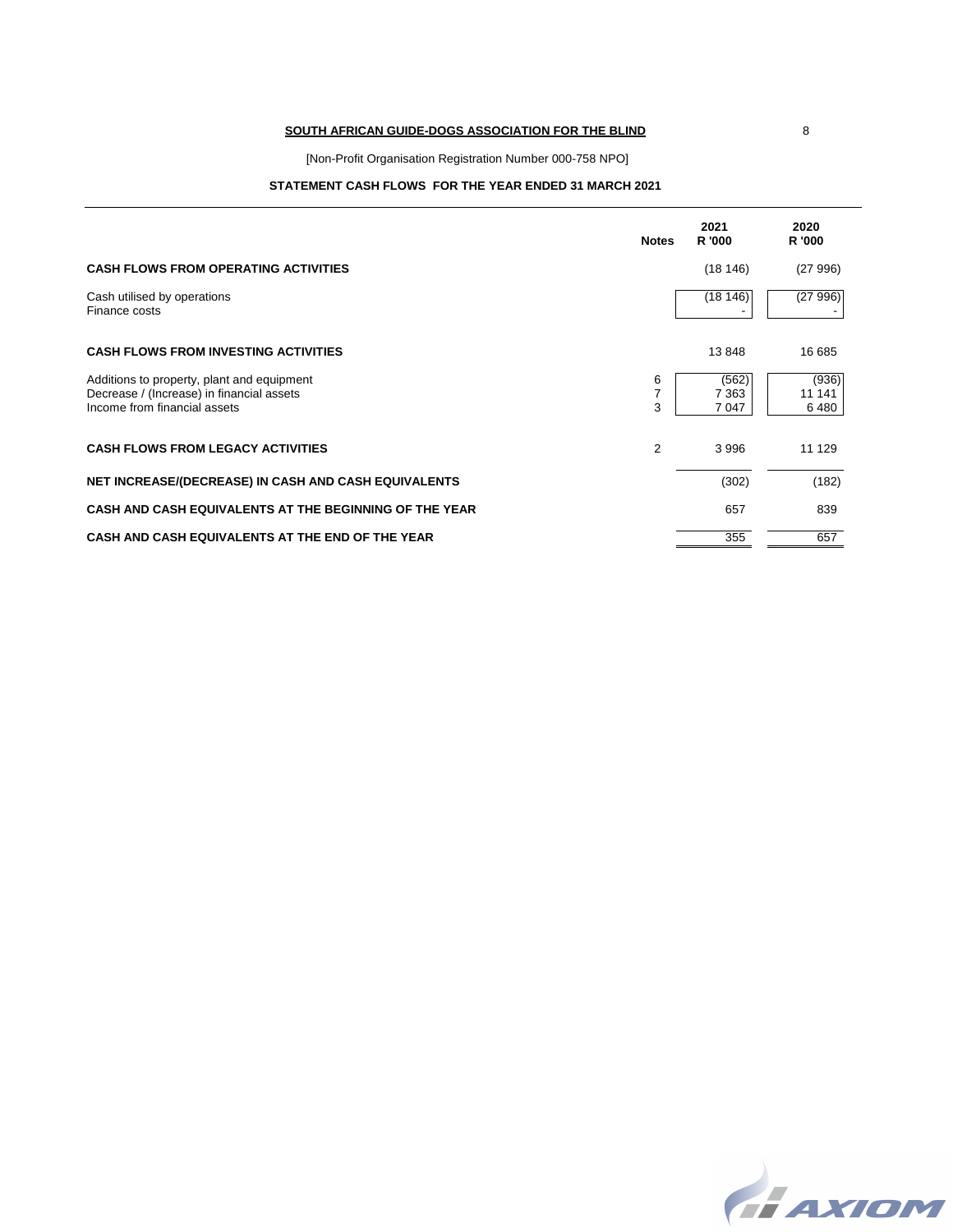#### **NOTES TO THE FINANCIAL STATEMENTS FOR THE YEAR ENDED 31 MARCH 2021**

#### 1. **ACCOUNTING POLICIES**

The annual financial statements as set out on pages 2 - 14 are prepared on the historical cost basis with the exception of financial assets as detailed in note 1.2, and incorporate the following principal accounting policies which are consistent with those applied in the previous year.

The financial statements are prepared on the going concern basis. The board adopted the Conceptual Framework as contained in the International financial reporting standards (IFRS) for the basis of accounting.

### 1.1 **Property, plant and equipment**

Assets are stated at cost less accumulated depreciation and any impairment in value. Depreciation is calculated on a straight line basis over the estimated useful life of the asset as follows:

| 10 years | Furniture and fittings |
|----------|------------------------|
| 10 years | Motor vehicles         |
| 6 years  | Equipment              |
| 5 years  | <b>IT Equipment</b>    |
| 2 years  | Computer software      |
|          |                        |

10 years College of Orientation and Mobility library

Properties are not depreciated nor subject to impairment and are stated at cost or bequeathed value.

The carrying values of assets are reviewed for impairment when events or changes in circumstances indicate the carrying value may not be recoverable. If any such indication exists and where the carrying values exceed the estimated recoverable amount, the assets or are written down to their recoverable amount.

An item of equipment is derecognised upon disposal or when no future economic benefits are expected to arise from the continued use of the asset. Any gain or loss arising on derecognition of the asset (calculated as the difference between the net disposal proceeds and the carrying amount of the item) is included in the statement of comprehensive income in the year the item is derecognised.

### 1.2 **Financial assets**

All financial assets are initially recognised at cost. Listed equities are recognised as financial assets, which are measured at fair value, with unrealised gains and losses recognised as a separate component of equity, until the financial assets are sold. Fair value of financial assets are determined by reference to quoted market prices.

#### **Financial assets - Foreign dominated**

Due to the strategic long-term nature of the Association's investments in international equity funds, where the common practice is to capitalise annual returns; and where variations in exchange rates have the same outcome on the reported current value of such funds as changing market values, the Association does not recognise the income generated from these investments on an annual basis; all changes in value (including dividends received, interest, capital profits/losses on disposals within the funds, variations in exchange rates and changes in the closing market values of the underlying investments etc) are taken directly to the Revaluation Reserve – similar to the market value changes of local investments.

The reported value of these funds is calculated by converting the foreign currency values of the respective funds at the ruling local currency (ZAR) to foreign currency exchange rate at the year end.

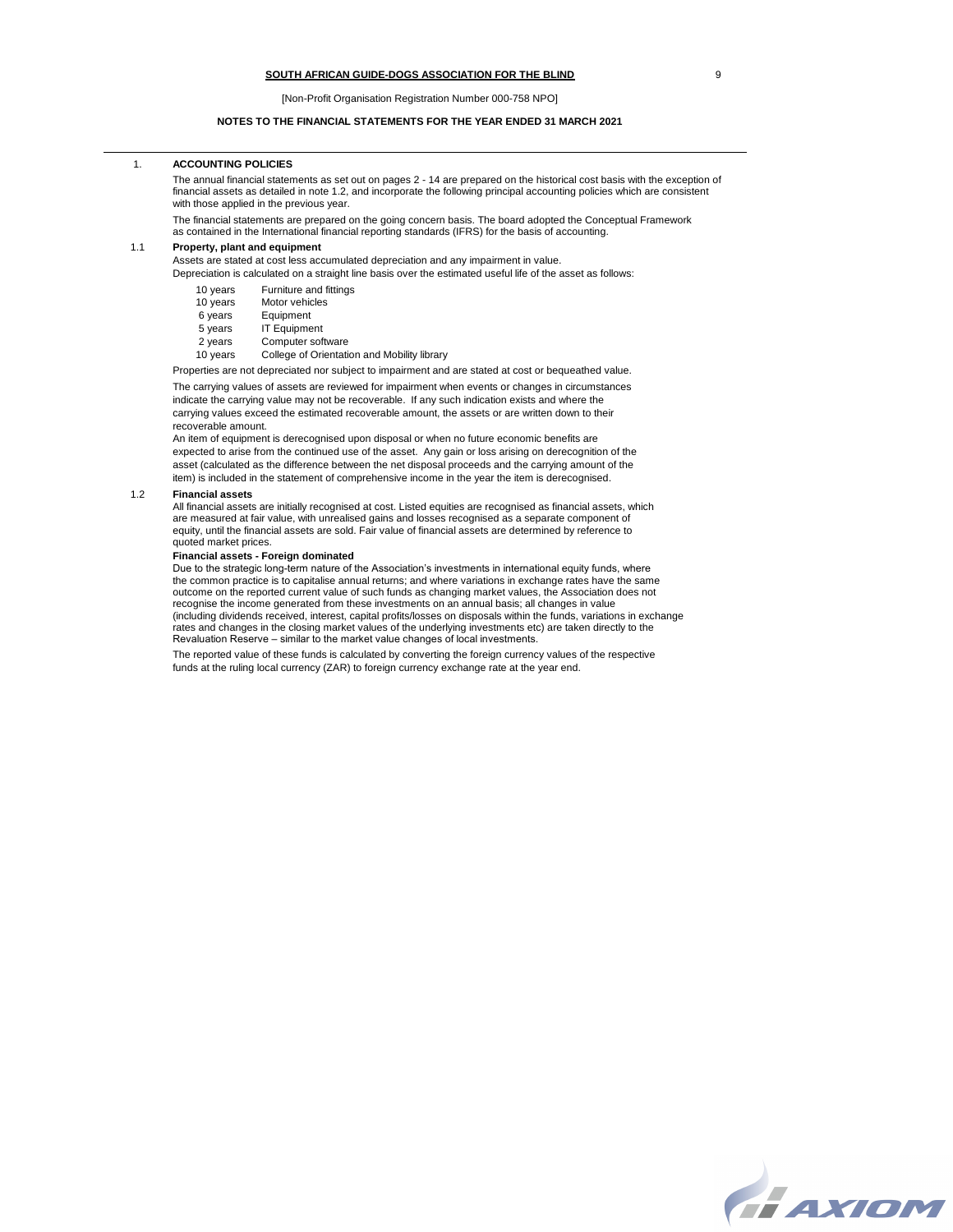#### [Non-Profit Organisation Registration Number 000-758 NPO]

### **NOTES TO THE FINANCIAL STATEMENTS FOR THE YEAR ENDED 31 MARCH 2021 - continued**

### 1.3 **Employee Benefits**

#### *Defined contribution plans*

Contributions in respect of defined contribution plans are recognised as an expense in the year to which they relate.

#### 1.4 **Provisions**

Provisions are recognised where the Association has a present legal or constructive obligation as a result of a past event, a reliable estimate of the obligation can be made and it is probable that an outflow of resources embodying economic benefits will be required to settle the obligation.

#### 1.5 **Inventory**

Inventory is valued at the lower of cost, or net realisable value.

#### 1.6 **Income**

*Donations, Sponsorships, Events, Income from trusts, Trading and Subscriptions* Income from donations, sponsorships and subscriptions are recognized when cash is received and is stated at net of direct costs incurred.

#### *Course fees*

Course fees are recognized when due to the Association.

*Interest and Dividends* Interest is recognized on the accrual basis. Dividends are recognized when these are receivable net of direct costs.

*Profit and loss on disposal of assets* On disposal of financial assets the profit and/or loss made is stated directly in equity under the statement of changes in equity.

#### 1.7 **Legacies**

Legacies received are credited directly to accumulated funds.

#### 2. **TAXATION**

The Association is an approved public benefit organization and is exempt from normal tax in terms of section 30 of the Income Tax Act.

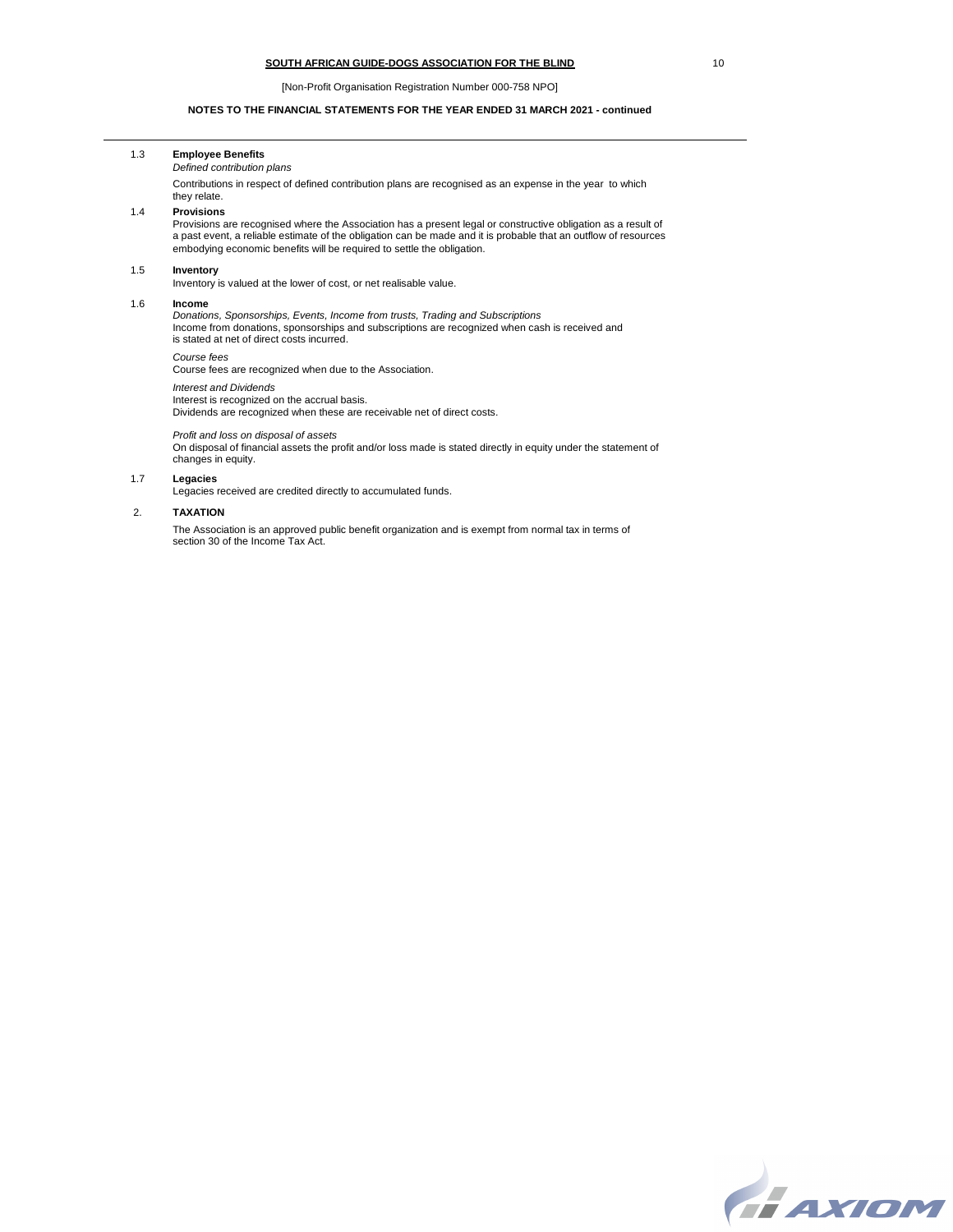## **NOTES TO THE FINANCIAL STATEMENTS FOR THE YEAR ENDED 31 MARCH 2021 - continued**

| 2. | <b>INCOME</b><br>Total income comprises:                                                        | <b>Notes</b> | 2021<br>R '000   | 2020<br>R '000                |
|----|-------------------------------------------------------------------------------------------------|--------------|------------------|-------------------------------|
|    | - Donations received and income from trusts<br>- Fundraising, sponsorships and other            |              | 15618<br>1 1 1 7 | 8965<br>1536                  |
|    | - Investment income                                                                             |              | 2 1 1 9<br>18854 | 4 100<br>14 601               |
|    | - Subscriptions<br>- Legacies received                                                          |              | 56<br>3996       | 38<br>11 129                  |
|    | - Net profit on disposal of assets                                                              |              | 4928             | 2 3 8 0                       |
|    |                                                                                                 |              | 27 834           | 28 148                        |
| 3. | <b>INCOME FROM FINANCIAL ASSETS</b>                                                             |              |                  |                               |
|    | Investment income<br>- Dividends                                                                | 7            | 2 1 1 9<br>1685  | 4764<br>3921                  |
|    | - Interest                                                                                      | 7            | 431              | 834                           |
|    | - Interest: Cash and bank                                                                       |              | 3                | 9                             |
|    | Net profit on disposal of financial assets<br>- Profit / (loss) on disposal of financial assets | 7            | 4928<br>5474     | 1716<br>2 3 8 0               |
|    | - Management fees                                                                               | 7            | (546)            | (664)                         |
|    | Total net income from financial assets                                                          |              | 7047             | 6480                          |
| 4. | <b>EXPENSES</b>                                                                                 |              |                  |                               |
|    | Expenses include:<br>Audit fees                                                                 |              |                  |                               |
|    | - Current year                                                                                  |              | 67<br>59         | 59<br>53                      |
|    | - Accounting fees<br>- Other expenses                                                           |              | 4<br>4           | 6<br>$\overline{\phantom{a}}$ |
|    | Depreciation of property, plant and equipment                                                   |              | 929              | 934                           |
|    | - Furniture and fittings<br>- Motor vehicles                                                    |              | 51<br>446        | 56<br>457                     |
|    | - Equipment                                                                                     |              | 210              | 227                           |
|    | - Computers<br>- Software                                                                       |              | 210<br>11        | 184<br>10                     |
|    | - College of Orientation and Mobility library                                                   |              | 1                | $\blacksquare$                |
|    | Staff costs<br>- Key management salaries and wages                                              |              | 6 1 6 7          | 6617                          |
|    | - Other employees salaries and wages                                                            |              | 17 381           | 17730                         |
|    | Total salaries and wages                                                                        |              | 23 548           | 24 347                        |
|    | - Contributions to retirement funds and related insurance<br>- Medical aid contributions        |              | 2833<br>1 3 0 9  | 2926<br>1 2 3 6               |
|    | Total staff costs                                                                               |              | 27 690           | 28 509                        |
|    |                                                                                                 |              | 2021             | 2020                          |
|    | Staff numbers<br>- Average number of key manangement employed during the year                   |              | #<br>8           | #<br>9                        |
|    | - Average number of other employees employed during the year                                    |              | 76               | 77                            |
|    | Total average number of employees during the year                                               |              | 84               | 86                            |
|    |                                                                                                 |              | 2021<br>#        | 2020<br>#                     |
| 5. | <b>MEMBERSHIP</b>                                                                               |              |                  |                               |
|    | Annual                                                                                          |              | 282<br>83        | 389<br>190                    |
|    | Life                                                                                            |              | 201              | 199                           |

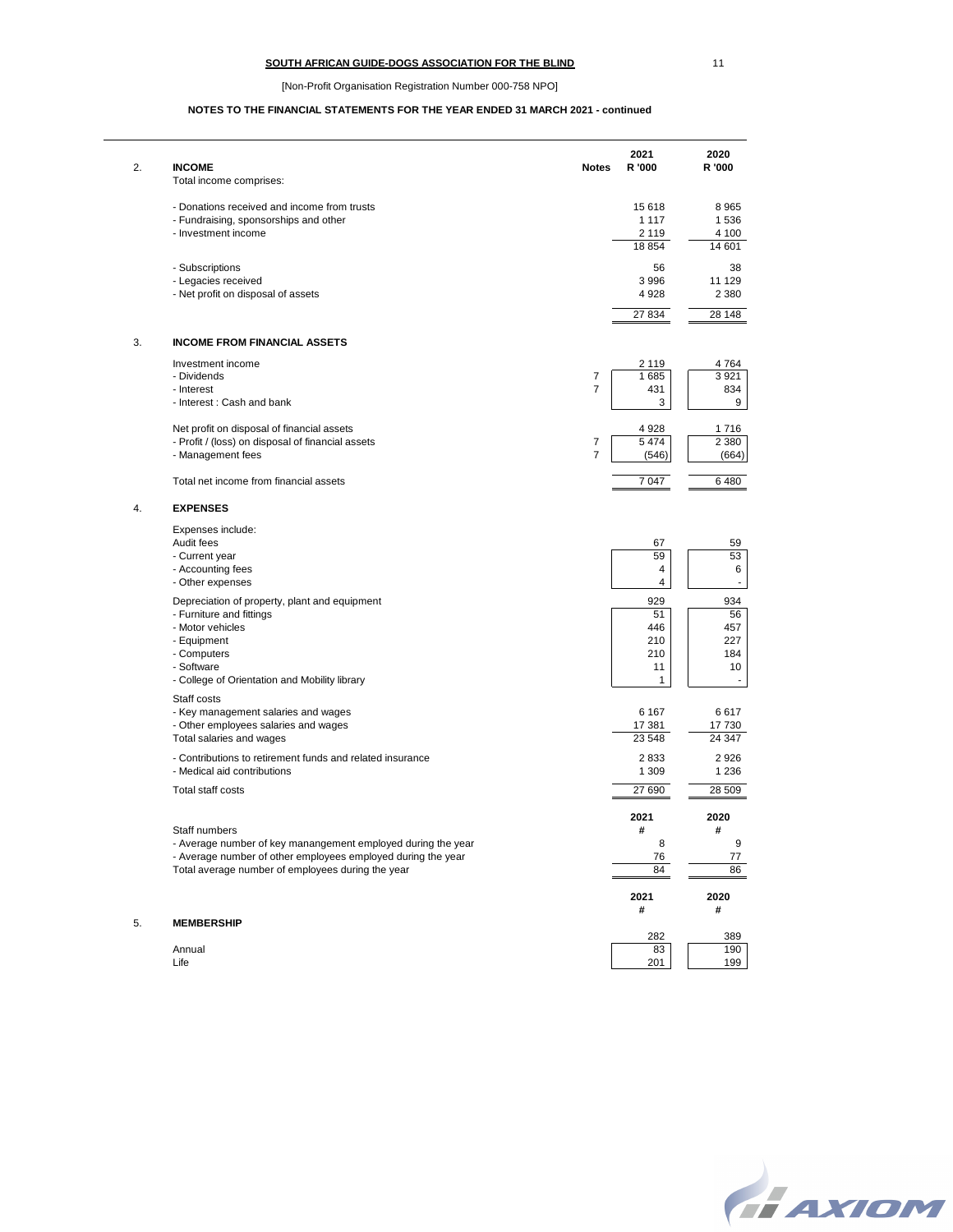# **NOTES TO THE FINANCIAL STATEMENTS FOR THE YEAR ENDED 31 MARCH 2021 - continued**

| PROPERTY, PLANT AND EQUIPMENT                   |                    | 2021<br>R '000              |                          |                | 2020<br>R '000              |                   |
|-------------------------------------------------|--------------------|-----------------------------|--------------------------|----------------|-----------------------------|-------------------|
|                                                 | Cost               | Accumulated<br>Depreciation | Carrying<br>Value        | Cost           | Accumulated<br>Depreciation | Carrying<br>Value |
| Property                                        | 13 129             |                             | 13 129                   | 13 000         |                             | 13 000            |
| Furniture and fixtures                          | 1 0 8 8            | (867)                       | 221                      | 1 0 8 8        | (816)                       | 272               |
| Motor vehicles                                  | 5 6 8 8            | (3628)                      | 2 0 6 0                  | 5868           | (3362)                      | 2 5 0 6           |
| Equipment                                       | 1 639              | (1043)                      | 596                      | 1 6 2 7        | (833)                       |                   |
| <b>IT Equipment</b>                             | 1536               | (1055)                      | 481                      | 1 3 9 6        | (844)                       | 794<br>552        |
| Computer software                               | 759                | (22)                        | 737                      | 537            | (70)                        |                   |
| College of Orientation and Mobility library     | 52                 | (52)                        | $\overline{\phantom{a}}$ | 50             | (50)                        |                   |
|                                                 | 23 891             | (6667)                      | 17 224                   | 23 5 66        | (5975)                      | 17 591            |
|                                                 |                    |                             |                          |                |                             |                   |
| Reconciliation of property, plant and equipment |                    | 2021                        |                          |                |                             |                   |
|                                                 | Opening<br>Balance | Additions                   | <b>Disposals</b>         | Depreciation   | Total                       |                   |
| Property                                        | 13 000             | 129                         |                          | $\blacksquare$ | 13 1 29                     |                   |
| Furniture and fixtures                          | 273                | $\overline{\phantom{a}}$    |                          | (51)           | 222                         |                   |
| Motor vehicles                                  | 2 5 0 6            | $\blacksquare$              |                          | (446)          | 2 0 6 0                     |                   |
| Equipment                                       | 793                | 12                          |                          | (210)          | 595                         |                   |
| <b>IT Equipment</b>                             | 552                | 139                         |                          | (210)          | 481                         |                   |
| Computer software                               | 467                | 281                         |                          | (11)           | 737                         |                   |
| College of Orientation and Mobility library     | $\sim$ $\sim$      | $\mathbf{1}$                |                          | (1)            | $\sim$                      |                   |
|                                                 | 17 591             | 562                         |                          | (929)          | 17 224                      |                   |
| Reconciliation of property, plant and equipment |                    | 2020                        |                          |                |                             |                   |
|                                                 | Opening<br>Balance | Additions                   | <b>Disposals</b>         | Depreciation   | Total                       |                   |
| Property                                        | 12 908             | 92                          |                          |                | 13 000                      |                   |
| Furniture and fixtures                          | 329                | $\overline{\phantom{a}}$    |                          | (56)           | 273                         |                   |
| Motor vehicles                                  | 2 9 6 3            | $\overline{\phantom{a}}$    |                          | (457)          | 2 5 0 6                     |                   |
| Office equipment                                | 779                | 241                         |                          | (227)          | 793                         |                   |
| <b>IT Equipment</b>                             | 611                | 125                         |                          | (184)          | 552                         |                   |
| Computer software                               |                    | 477                         |                          | (10)           | 467                         |                   |
| College of Orientation and Mobility library     |                    | $\blacksquare$              |                          |                |                             |                   |
|                                                 | 17 590             | 935                         | $\sim$                   | (934)          | 17591                       |                   |

|    | Portion 126 of Rietfontein 2IR, Sandton | T54408/1983 |
|----|-----------------------------------------|-------------|
| 2. | 89 Belvedere Road, Claremont            | T93012/2005 |
|    | 85 Belvedere Road, Claremont            | T94572/2007 |

The aggregate value of the properties has been assessed by the respective municipalities at R 28 962 000 (2020 - R 28 962 000).

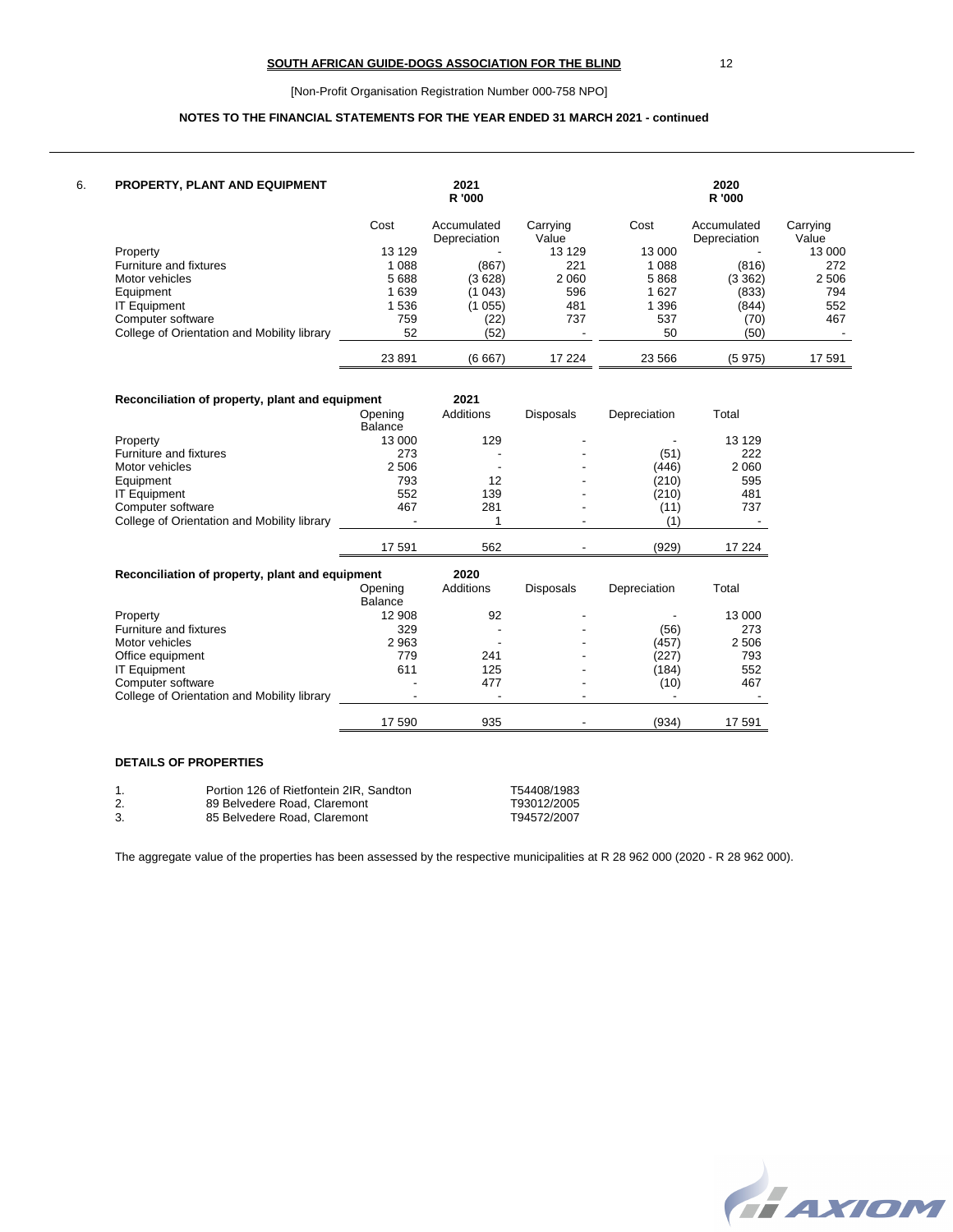#### **NOTES TO THE FINANCIAL STATEMENTS - 31 MARCH 2021 - continued**

### 7. **FINANCIAL ASSETS 2021 2020**

| <b>Financial assets</b>                                                                                         | 91 031  | 85 697   |
|-----------------------------------------------------------------------------------------------------------------|---------|----------|
|                                                                                                                 |         |          |
| Local                                                                                                           | 55 142  | 48 501   |
| Foreign dominated                                                                                               | 35 889  | 37 196   |
| Funds on call                                                                                                   | 2 1 6 2 | 2 1 9 3  |
|                                                                                                                 | 93 193  | 87 890   |
| Opening balance                                                                                                 | 87890   | 119 119  |
| Interest received (Refer to note 3)                                                                             | 431     | 834      |
| Dividends received (Refer to note 3)                                                                            | 1685    | 3 9 21   |
| Management fees                                                                                                 | (629)   | (763)    |
| - Management fees (Refer to note 3)                                                                             | (546)   | (664)    |
| - VAT on management fees                                                                                        | (83)    | (99)     |
| Capital redeemed                                                                                                | (14324) | (17512)  |
| Profit on disposal of financial assets                                                                          | 5474    | 2 3 7 9  |
| Decrease in financial assets                                                                                    | (7363)  | (111141) |
| <b>Revaluation reserve</b>                                                                                      | 12 6 66 | (20088)  |
| - Adjust to fair value - prior year reversal                                                                    | (4563)  | (24651)  |
| - Adjust to fair value - current year                                                                           | 17 229  | 4563     |
|                                                                                                                 | 93 193  | 87 890   |
| <b>INVENTORY</b><br>8.                                                                                          |         |          |
| Office stationery                                                                                               |         | 6        |
| Consumables kennels                                                                                             | 116     |          |
| <b>Trading items</b>                                                                                            | 8       | 16       |
|                                                                                                                 | 124     | 22       |
| 9.<br>TRADE AND OTHER RECEIVABLES                                                                               |         |          |
| SARS - VAT                                                                                                      | 551     | 643      |
| Prepayments                                                                                                     | 59      | 204      |
| Sundry debtors                                                                                                  | 347     | 162      |
| Deposits                                                                                                        | 4       | 4        |
|                                                                                                                 | 961     | 1 0 1 3  |
| Maturity profile                                                                                                |         |          |
| Within one year                                                                                                 | 957     | 1 0 0 9  |
| More than one year                                                                                              |         |          |
|                                                                                                                 | 961     | 1013     |
| Fair value of trade and other receivables                                                                       |         |          |
| The carrying value approximates the fair value because of the<br>short period to maturity of these instruments. |         |          |
| Collateral                                                                                                      |         |          |
| The association holds no collateral over trade and other receivables.                                           |         |          |
| <b>TRADE AND OTHER PAYABLES</b><br>10.                                                                          |         |          |
| Trade payables                                                                                                  | 1 3 3 6 | 1 2 4 4  |
| Other payables                                                                                                  | 1684    | 1 0 4 9  |
|                                                                                                                 | 3 0 2 0 | 2 2 9 3  |

|                                            | ∪∠∪ ن   | د دی ے  |
|--------------------------------------------|---------|---------|
| <b>Maturity profile</b><br>Within one year | 3 0 2 0 | 2 2 9 3 |
| One to two years                           | 3 0 2 0 | 2 2 9 3 |
|                                            |         |         |

*Fair value of trade & other payables*

The carrying value approximates the fair value because of the short period to settlement of these obligations.

*Leave pay provision*

The leave pay provision which is included in other payables was based on 18% (2020 18%) of the total obligation of R1 693 107 (2020 R1 193 076) for the year.

### 11. **THE JOHN AND ESTHER ELLERMAN MEMORIAL TRUST**

Included the amount for CHARITABLE TRUSTS is an amount received from the JOHN AND ESTHER ELLERMAN MEMORIAL TRUST 156 156 156 156